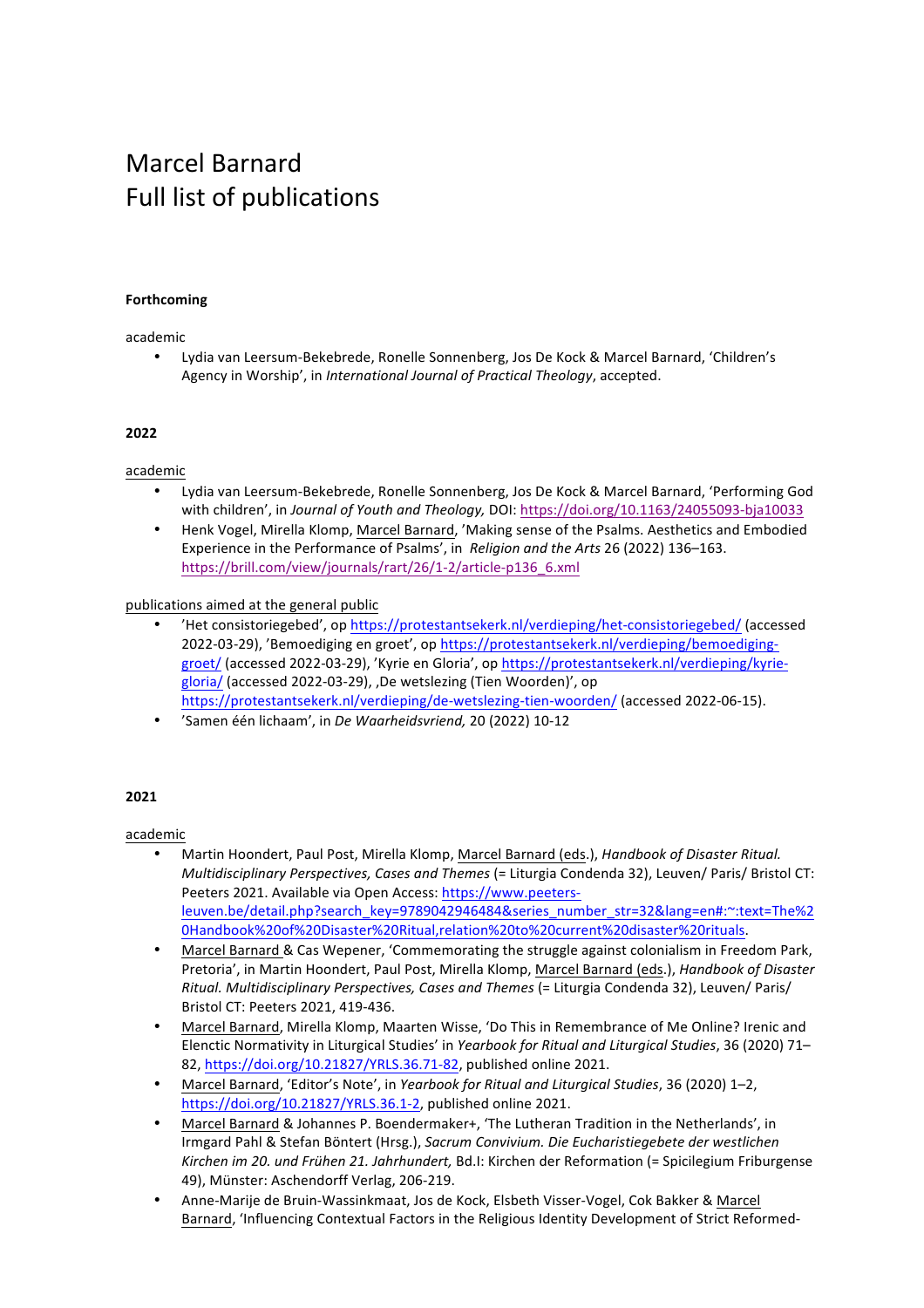Raised Emerging Adults in The Netherlands', in *Religious Education*, 116/4 (2021), https://doi.org/10.1080/00344087.2021.1939546, published online 21 June 2021.

- Anne-Marije de Bruin-Wassinkmaat, Jos de Kock, Elsbeth Visser-Vogel, Cok Bakker & Marcel Barnard, "'It is never good. Really, it's just never good": A dominant theme in the life story accounts of strictly Reformed-raised emerging adults about their religious identity development', in *Journal of* Beliefs and Values, https://doi.org/10.1080/13617672.2021.1920232, published online 4 May 2021.
- Anne-Marije de Bruin-Wassinkmaat, Jos de Kock, Elsbeth Visser-Vogel, Cok Bakker & Marcel Barnard, 'Religious Identity Exploration in the Life Stories of Strictly Reformed-Raised Emerging Adults in the Netherlands', in *Journal of Youth and Theology* 20 (2021) 224-246, https://doi.org/10.1163/24055093-bja10012, published online 20 July 2021.
- Mirella Klomp & Marcel Barnard, 'Ritualization in the context of the global food crisis', in Martin Hoondert, Paul Post, Mirella Klomp, Marcel Barnard (eds.), *Handbook of Disaster Ritual. Multidisciplinary Perspectives, Cases and Themes* (= Liturgia Condenda 32), Leuven/ Paris/ Bristol CT: Peeters 2021, 471-492.
- Lydia van Leersum-Bekebrede, Martijn Oosterbaan, Ronelle Sonnenberg, Jos De Kock & Marcel Barnard. 'Sounds of Children in Worship: Materiality and Liturgical-ritual Spaces', in *Material Religion*, https://doi.org/10.1080/17432200.2021.1996941
- Johanna Markus, Gerdien Bertram-Troost, Bram de Muynck, Jos de Kock, Marcel Barnard, 'Distinction,Identification, and Recognition: Teachers in Orthodox Protestant Schools on their Faith and Religious Others', in *The International Journal of Religion and Spirituality in Society*, 11/1 (2021) 137-154, doi: https://10.18848/2154-8633/CGP/v11i01/137-154.

# professional

- Marcel Barnard, 'Knuffelcontact of De liturgie van de anderhalvemetersamenleving', op verzoek van Thobeckeleerstoel, Universiteit Leiden, Project Coronapapers.nl, https://coronapapers.nl/nieuws-1/nieuws/knuffelcontact-of-de-liturgie-van-de-anderhalvemetersamenleving, published online 12 February 2021.
- Marcel Barnard, 'De volheid van het gewone leven: kunst en geloof', in *In de Waagschaal*, 50/7 (2021) 12-17.
- Marcel Barnard, '100 jaar Liturgische Kring. Een persoonlijke felicitatie', 10 november 2021, op http://www.marcelbarnard.nl/weblog.php (1670 words).

# publications aimed at the general public

**2020**

# academic

- Mirella Klomp, Marcel Barnard, 'The Scenery: Dwellings in Sacro-Soundscape', in Mirella Klomp, *Playing on. Restaging the Passion after the Death of God* (= Theology in Practice 10), Leiden/Boston: Brill 2020, Ch.2, 53-73. (= Reworking of Mirella Klomp, Marcel Barnard, , 'Sacro-Soundscapes, 2017)
- Anne-Marije de Bruin-Wassinkmaat, Jos de Kock, Elsbeth Visser-Vogel, Cok Bakker, Marcel Barnard, 'Religious identity commitments of emerging adults raised in strictly Reformed contexts in the Netherlands', in *Journal of Beliefs and Values, 42*/2 (2021), DOI: 10.1080/13617672.2020.1782612, published online 25 June 2020
- Henk Vogel, Mirella Klomp, Marcel Barnard, 'Sing after God a New Song. Ritual-Musical Appropriations of Psalms in Dutch Culture between 1990-20201' in *Yearbook for Ritual and Liturgical Studies,* 35 (2019) 21–39, https://doi.org/10.21827/YRLS.35.21-39

Professional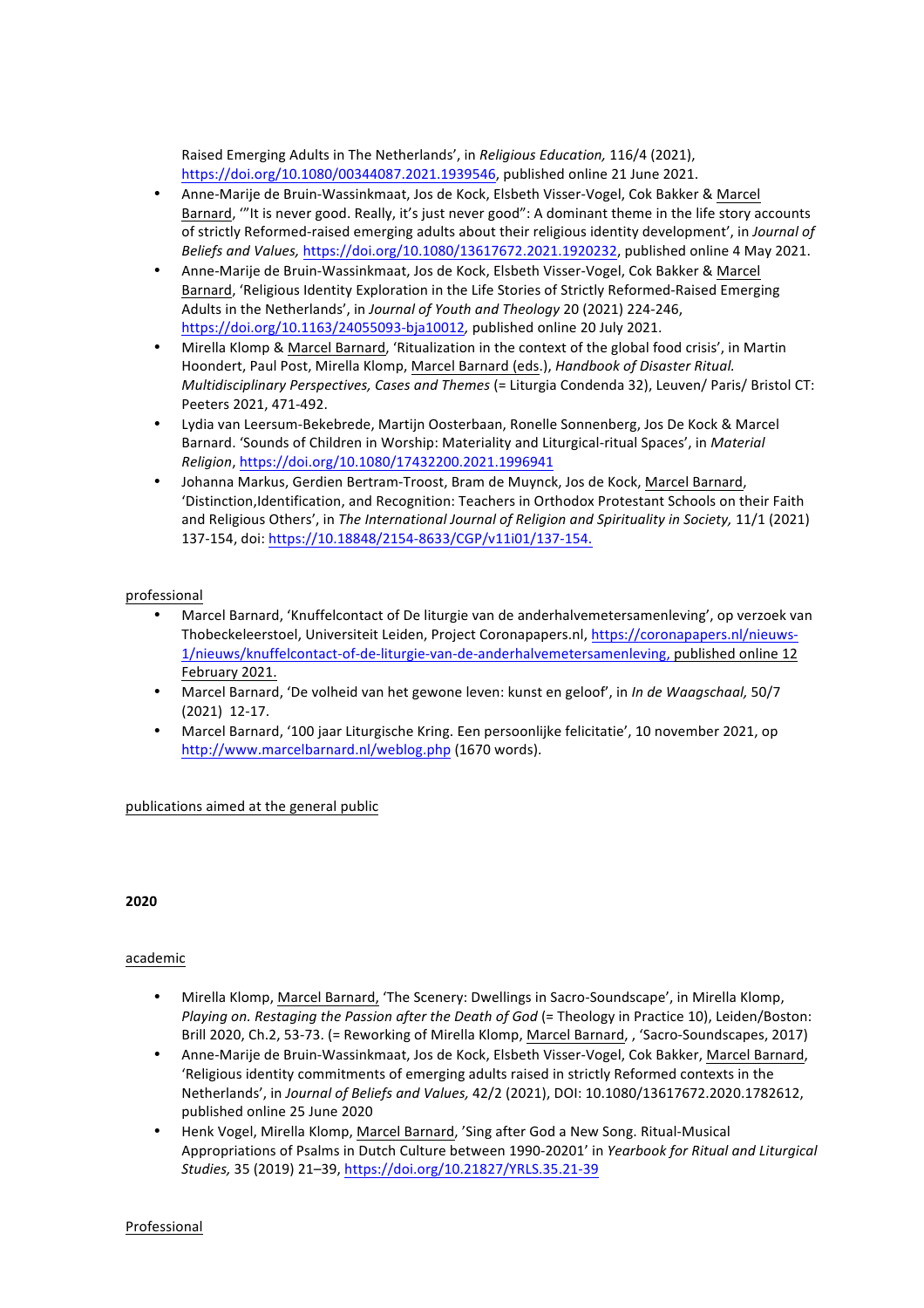Marcel Barnard, 'Il vuoto rosso. La tomba deserta' / 'The red void. The empty grave', in Giorgio Andreotta Calò, *Anastasis*, Oude Kerk/ Roma Publications 2020, 27-32.

# publications aimed at the general public

- Marcel Barnard, *Meditaties van de ziel*, Amsterdam: Vesuvius 2020.
- Marcel Barnard en Mirella Klomp, 'Het avondmaal overslaan uit liifsbehoud, dat is pas solidariteit', in *Trouw,* 27-03-2020.
- Marcel Barnard, 'Christus is ook Heer van cyberspace. E-liturgie in coronatijden', in *Laetare* 36/3 (2020) 14-16.
- Marcel Barnard, Johan Cilliers, Cas Wepener, 'Het woord wordt uit stilte geboren', in *VrijZinnig* 13/4 (2020) 14-15.
- Marcel Barnard, *Stemmen uit broos lompenpapier. Queeste in een drukwerkje van H.N.Werkman,* Ascensus ad Inferos (1942) (= Teylers Genootschapslezingen), Haarlem: Teylers Stichting 2020.
- Marcel Barnard, 'De concrete eenheid met Christus', in *Woord en Dienst* 69/10 (2020) 16-17.

#### weblogs

- 'Hardnekkig christendom -- Statement bij de presentatie van een gelijknamig boek', http://marcelbarnard.nl/weblog.php (923 woorden)
- 'Verlangen in een tijd van onthouding', https://oudekerk.amsterdam/blog/verlangen-in-een-tijdvan-onthouding (599 woorden)
- 'De Leidse natuurkundige Lorentz en Teylers in Haarlem', http://marcelbarnard.nl/weblog.php (1789 woorden)

# **2019**

- Marcel Barnard, 'Art as Sacrament', in *Stellenbosch Theological Journal Supplementum* 5/2 (2019) 13-28, https://ojs.reformedjournals.co.za/stj
- Suzanne van der Merwe, Cas Wepener, Marcel Barnard, ''n Liturgiese praxisteorie vir 'n teologie van versoening en geregtigheid', op *LitNet Akademies (Godsdienswetenskappe),* 16/3, ISSN 1995-5928, https://www.litnet.co.za/n-liturgiese-praxisteorie-vir-n-teologie-van-versoening-engeregtigheid
- Cas Wepener, Ignatius Swart, Gerrie ter Haar, Marcel Barnard, *Bonding in Worship. A ritual lens on* social capital formation in African Independent Churches in South Africa (= Liturgia Condenda 30), Louvain/ Paris/ Bristol CT: Peeters 2019 (includes edited versions of: Marcel Barnard, Johan Cilliers, Cas Wepener, *Worship in the Network Culture*, Ch. 10.1 and 10.3 (2014); Marcel Barnard, Ian Nell, Henry Mbaya, 'Rev. Pungula Wellington Dingani' (2014); Cas Wepener, Henry Mbaya, Marcel Barnard, 'Worship in the Corinthian Church (AIC) of Phepheni' (2012).
- Cas Wepener, Ignatius Swart, Gerrie ter Haar, Marcel Barnard, 'Introduction. A ritual lens on social capital', in Cas Wepener, Ignatius Swart, Gerrie ter Haar, Marcel Barnard, *Bonding in Worship. A* ritual lens on social capital formation in African Independent Churches in South Africa (= Liturgia Condenda 30), Louvain/ Paris/ Bristol CT: Peeters 2019, 1-24.
- Lydia van Leersum-Bekebrede, Ronelle Sonnenberg, Jos de Kock, Marcel Barnard, 'Setting the Stage for Children's Participation in Worship Practices', in *International Journal of Children's Spirituality* 24/2 (2019) 166-182, DOI: https://www.tandfonline.com/doi/full/10.1080/1364436X.2019.1619533
- Erik Renkema, André Mulder, Marcel Barnard, ´Dutch Cooperation Schools as Democratic Communities. A constructive Perspective from Dewey's View on Democracy in Education', *Religious Education,* https://doi.org/10.1080/00344087.2018.1525979, published online 11 Jan 2019.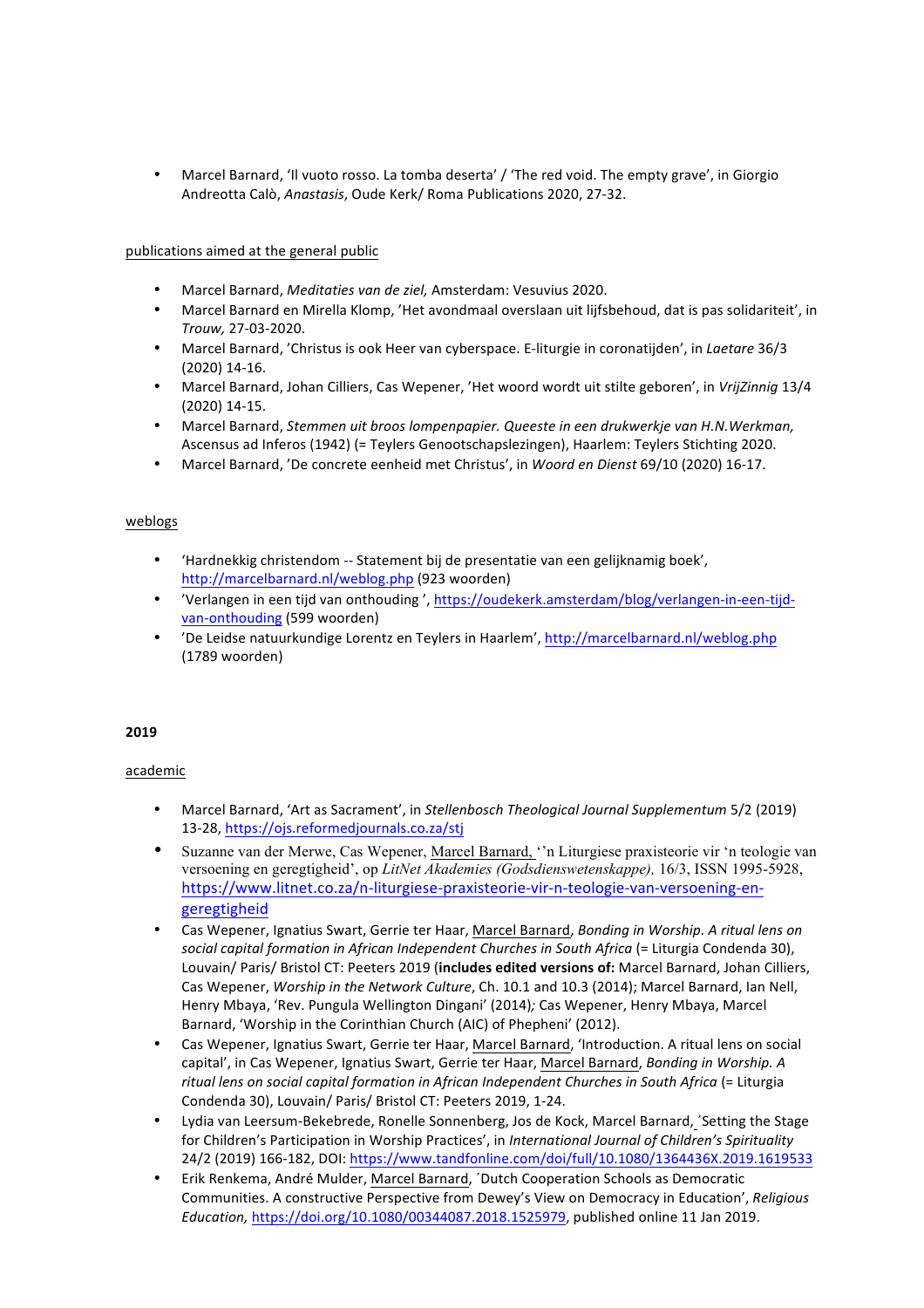- Anne-Marije de Bruin-Wassinkmaat, Jos de Kock, Elsbeth Visser-Vogel, Cok Bakker, Marcel Barnard, , Being young and strictly religious. A review of the literature on the religious identity development of strictly religious adolescents', in: *Identity* https://doi.org/10.1080/15283488.2019.1566067, published online 27 Jan 2019.
- Lydia van Leersum-Bekebrede, Ronelle Sonnenberg, Jos de Kock, Marcel Barnard, ,Deconstructing Ideals of Worship with Children', in: *Studia Liturgica* 49/1 (2019) 71-88. https://doi.org/10.1177/0039320718808945
- Johanna Janna Markus, Gerdien D. Bertram-Troost, A. (Jos) de Kock, A. (Bram) de Muynck, Marcel Barnard, 'Stimulating Inquisitiveness. Teachers at Orthodox Protestant School about their Roles in Religious Socialization', in: *Religious Education,* https://doi.org/10.1080/00344087.2019.1581874, published online 09 April 2019.

Marcel Barnard, 'In memoriam Niek Schuman', in: *Laetare* 35/1 (2019) 18-19.

# **2018**

# academic

- Johanna J. Markus, Jos de Kock, Bram de Muynck, Gerdien D. Bertram-Troost, Marcel Barnard, ´How Cohesion Matters: Teachers and their Choice to Work at an Orthodox Protestant School', in *Journal of School Choice,* https://doi.org/10.1080/15582159.2018.1437313.
- Erik Renkema, André Mulder, Marcel Barnard, 'Religious Education and Celebrations in a Dutch Cooperation School', in *Religion and Education*, 45/1 (2018) 89-109, https://doi.org/10.1080/15507394.2017.1416886.
- Elsbeth Visser-Vogel, Jos de Kock, Cok Bakker, Marcel Barnard, 'I Have Dutch Nationality, But Others Do Not See Mea s a Dutchman, of Course', in *Journal of Muslims in Europe* 7 (2018) 94-120, https://brill.com/view/journals/jome/7/1/article-p94\_94.xml

# publications aimed at the general public

- Marcel Barnard, Wessel Stoker (red.), *God in hedendaagse kunst,* Soest: Boekscout 2018.
- Marcel Barnard, 'god met een kleine letter. Toewijding bij Millar, Huysmans en Houellebecq. In gesprek met Harald den Breejen', in Marcel Barnard, Wessel Stoker (red.), God in hedendaagse kunst, Soest: Boekscout 2018, 40-53.
- Marcel Barnard, Tot Gods eer. Handreiking voor gesprekken over liturgie, Utrecht: Boekencentrum 2018.
- Mirella Klomp en Marcel Barnard, ,Dagelijkse kost. Het verband tussen keukentafel en avondmaalstafel in de hedendaagse cultuur', in Mirella Klomp, Peter-Ben Smit en Iris Spekman, *Rond de tafel. Maaltijd* vieren in liturgische contexten (= Meander 17), Berne: Berne Media 2018, 15-31.

# weblogs

- 'De witte stamreligie van de Amerikaanse Evangelicals, ons zelfbewustzijn op een chip gekopieerd, en de verhouding van religie en kunsten. Een religiecongres in Denver, CO, in de Verenigde Staten', 20 november 2018, www.marcelbarnard.nl (2350 woorden).
- 'Het kinderpardon en de eredienst als wapen in de strijd', 11 november 2018, www.marcelbarnard.nl (1000 woorden) (= 'De eredienst als wapen in de strijd', in *Woord en Dienst* 67/12 (2018) 16).
- "Kaggelkakkie', 30 augustus, www.marcelbarnard.nl (1139 woorden).
- 'Verminkt, verkracht, doodgeknuppeld, afgemaakt. Genocide-herdenkingsrituelen in Rwanda. Een persoonlijke impressie', 13 juni, www.marcelbarnard.nl (3108 woorden).
- Laudatio, uitgesproken bij de uitreiking van Teylers Gouden Erepenning aan Lieke Wijnia, 23 maart, www.marcelbarnard.nl (2390 woorden).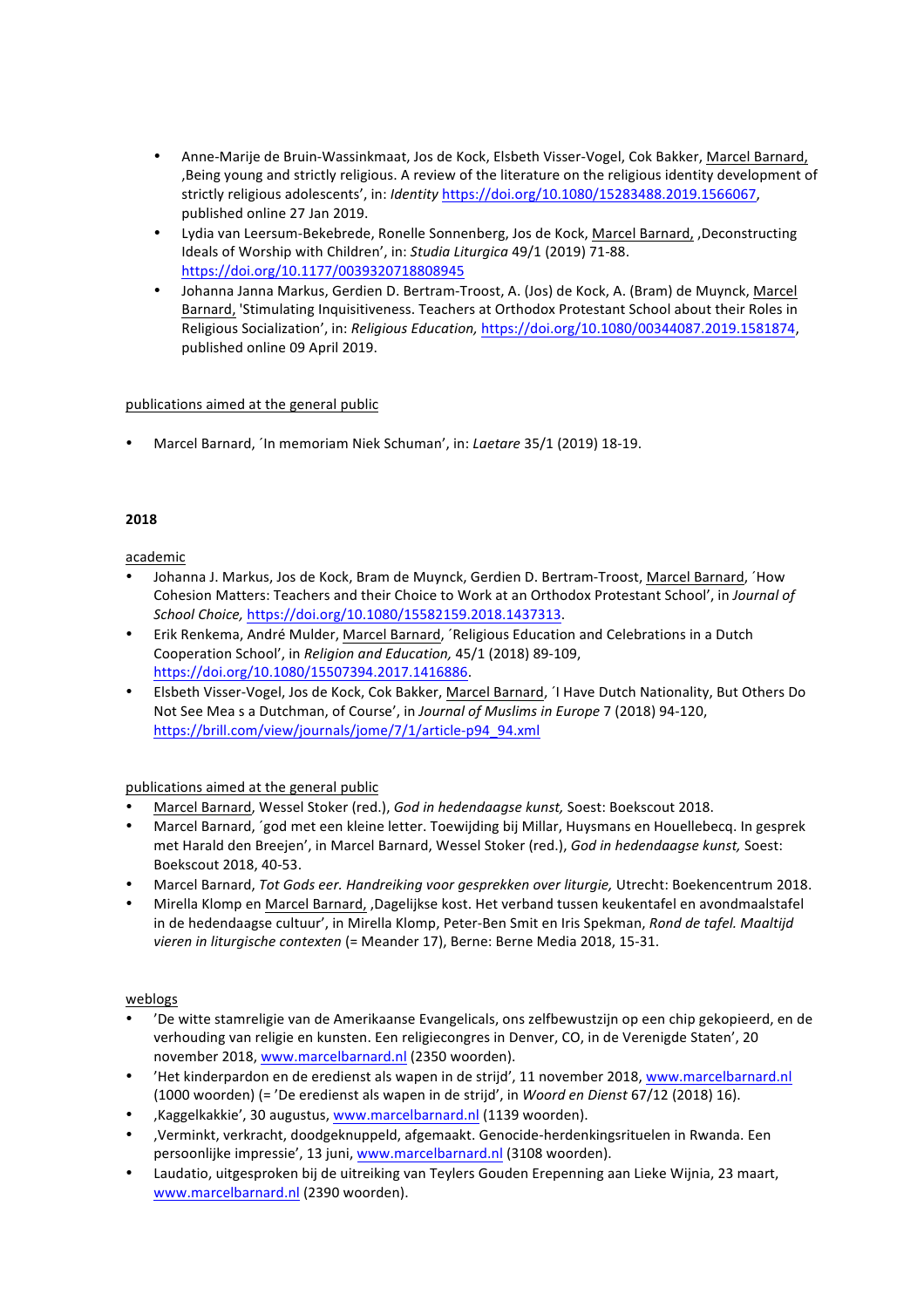# academic

- Mirella Klomp, Marcel Barnard, , 'Sacro-Soundscapes. Interpreting Comtemporary Ritual Performances of Sacred Music through the case of the Passion in the Netherlands', in: International Journal of Practical *Theology* 21/2 (2017) 240-258, https://www.degruyter.com/view/j/ijpt.2017.21.issue-2/ijpt-2016- 0030/ijpt-2016-0030.xml
- Hanna Rijken, Martin Hoondert, Marcel Barnard, 'Dress in Choral Evensongs in the Netherlands. Appropriation and Transformation of Religiosity', in: *Temenos. Nordic Journal for Comparative Religion* 53-2 (2017) 219-242, https://journal.fi/temenos/article/view/54198
- Hanna Rijken, Martin J.M. Hoondert, Marcel Barnard, "O Lord, Save the Queen ... or the King?" Beyond Vernacular Liturgy in the Netherlands', in: *NTT Journal for Theology and the Study of Religion* 71/3 (2017) 227-241.
- Erik Renkema, André Mulder, Marcel Barnard, , Key Values of a Dutch Cooperation School and the Practice of Religious Education', in: *British Journal of Religious Education*, DOI 10.1080/01416200.2017.1361380, https://www.tandfonline.com/doi/full/10.1080/01416200.2017.1361380
- Harmen van Wijnen, Marcel Barnard, 'Being-together as basic given. Finding new ways in youth ministry in a time of transition to natural sociality', in: *Ecclesial Practices*, 4/1 (2017) 25-44.
- Harmen van Wijnen, Marcel Barnard, 'Faith Tribes as Powerful Communities of Adolescents in Highly Differentiated Societies', in: *Religious Education* 112/4 (2017) 418-430, DOI: 10.1080/00344087.2016.1152873, https://www.tandfonline.com/doi/abs/10.1080/00344087.2016.1152873

# professional

Marcel Barnard, 'De avondmaalstafel en de eetkamertafel. Sacramenten als concrete symboolhandelingen of heilig spel', in: Kerk en Theologie, 68 (2017) 339-352.

# publications aimed at the general public

Marcel Barnard, *´De reformatie cultureel´*, in: Tanja Kootte, Martin van Wijngaarden, De kracht van Luther (= catalogus bij de gelijknamige tentoonstelling in Museum Catharijneconvent), Utrecht: Museum Catharijneconvent/ Zwolle: WBOOKS, 2017, 174-183.

# other

Marcel Barnard, *Tot Gods Eer. Handreiking voor gesprekken over liturgie,* in opdracht van de Synode der Protestantse Kerk in Nederland, november 2017 (gespreksnotitie t.b.v. Generale Synode Protestantse Kerk in Nederland, 23pp).

# weblogs

'De waarheid (s)preken te midden van oceanen van leugens en propaganda', 4 februari 2017, www.marcelbarnard.nl, (2030 woorden) (= 'Een pleidooi om de waarheid te preken. Toespraak van Marcel Barnard bij , Een gooi naar de ziel' - studiemiddag ter gelegenheid van de presentatie van *Ontvouwen. Protestantse prediking in de praktijk,* Bert de Leede en Ciska Stark, 3 februari 2017, Thomaskerk, Amsterdam', op www.preekwijzer.nl); (= ,De waarheid (s)preken te midden van oceanen van leugens en propaganda', in Friesch Dagblad, 18 februari 2017, 11).

# **2016**

# academic

Marcel Barnard, 'Liturgical formation in the network culture', in *Studia Liturgica* 46/1-2 (2016) 180-194; [= 'La formation liturgique dans la culture de réseau', in La Maison-Dieu 284/2 (2016), 67-89]; [= 'Liturgische Bilding in der Netzwerkkultur', in Lizette Larson-Miller & Martin Stuflesser (eds.), Liturgische

#### **2017**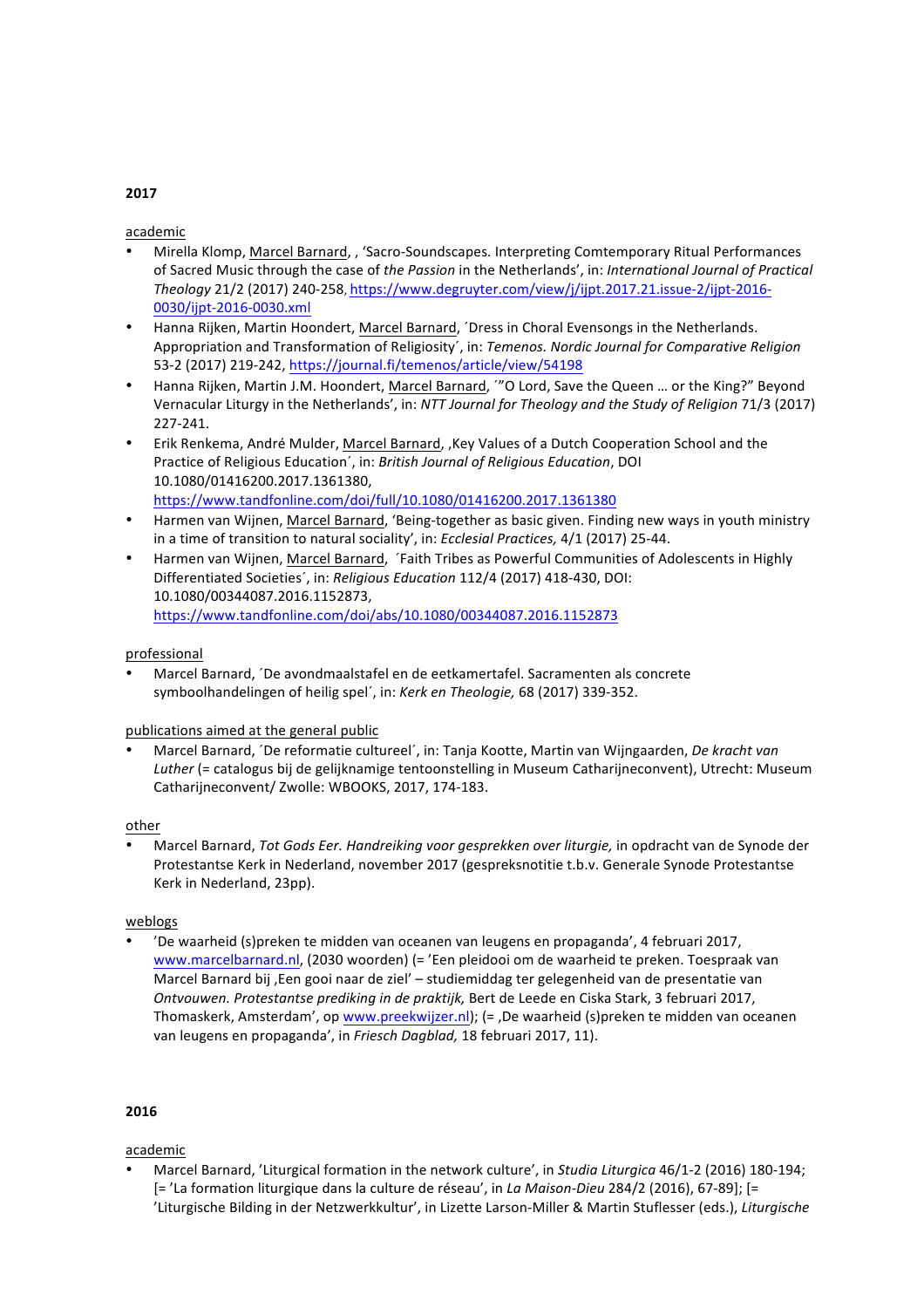*Bildung. Traditionelle Aufgabe und neue Herausforderung* (= Theologie der Liturgie Bd.12)*,* Regensburg: Verlag Friedrich Pustet, 2016, 155-171].

- Hanna Rijken, Martin Hoondert, Marcel Barnard, 'Turning East. Turning exit? Turning to the music! Spatial Practices in Choral Evensongs in the Netherlands', in: *Studia Liturgica* 46/1-2 (2016) 222-242.
- R.Nasrallah, M.E.Brinkman, H.Murre-van den Berg, M.Barnard, 'Kinesthetic piety. Eastern Christian Women's Varying Practices in Protestant Homes', in *Questions Liturgiques* 96 (2015) 149-172. (actually published in 2016).
- Rima Nasrallah, Martien Brinkman, Heleen Murre van den Berg, Marcel Barnard, 'Rearranging things: how protestant attitudes shake the objects in the piety of eastern Christian women', *Material Religion.* The Journal of Objects, Art and Belief 22/1 (2016) 74-95.
- Rima Nasrallah, Martien Brinkman, Heleen Murre van den Berg, Marcel Barnard, 'Which Mary? Eastern Christian women bringing their Mary into the Lebanese Protestant Church', *Mission Studies* 33/1 (2016) 4-25, http://booksandjournals.brillonline.com/content/journals/10.1163/15733831-12341431
- Erik Renkema, André Mulder, Marcel Barnard, 'Merging Identities. Experiments in Dutch Primary Education', in *Religious Education* 111/1 (2016). DOI: 10.1080/00344087.2016.1124013
- Cas Wepener, Marcel Barnard, 'Worship in the Zion Christian Church (ZCC). A Descriptive Exploration of a Prophetic Phenomenon', in *Word and Context* (2016) 74-88(= special edition: Hermen Kroesbergen (ed.), Prophesy today. Reflections from a Southern African context), Lusaka (Zambia): Justo Mwale University.
- Harmen van Wijnen, Marcel Barnard, 'Faith tribes as powerful communities of adolescents in highly differentiated societies', in *Religious Education,* www.tandfonline.com/doi/full/10.1080/00344087.2016.1152873
- Harmen van Wijnen, Rein Brouwer, Marcel Barnard, 'Encouraging an organic ecclesiology for adolescents. Deconstructing the church from institution to instituted', in *Nederlands Theologisch Tijdschrift* 70/1 (2016) 31-48.

# publications aimed at the general public

- Marcel Barnard, 'Liturgie, een delicaat evenwicht', in: *Ouderlingenblad* 93/1066 (2016) 19-22.
- Marcel Barnard, 'Bijna mijn vader overleefd', in: *Oecumenische bezinning* (= themanummer 'Rituelen onderweg. Pelgrimsreis in het leven'), 52 (2016) 51-52.
- Marcel Barnard, 'De theologie moet achter de verlichting blijven staan Trumps ideeën zijn overal', in: *Friesch Dagblad* 5 december 2016 (= verkorte versie van weblog 'Terug uit de USA').
- Marcel Barnard, 'Jeremy Millar's *The Oblate*. Converting to what?', accompanying publication Group Exhibition On Dedication, curated by Harald den Breejen, 7 October - 5 November, Corridor Project Space, Amsterdam.

# weblogs

- 'Dada, Wilders en Religie', 31 maart 2016, www.marcelbarnard.nl, (3062 woorden).
- 'Een kolossaal boek. De Oude Kerk te Amsterdam', 22 augustus 2016, www.marcelbarnard.nl, (1452 woorden).
- 'Terug uit de USA: Trump en de theologie -- Een beklemmend congres van The American Academy of Religion, San Antonio, TX, november 2016', 29 november 2016, www.marcelbarnard.nl, (1673 woorden).

# **2015**

- Jos de Kock, Wielie Elhorst, Marcel Barnard, 'The Comeback of Parents in Catechesis Practices', in *Journal of Youth and Theology* 14 (2015) 155-171.
- R.Nasrallah, M.E.Brinkman, H.Murre-van den Berg, M.Barnard, 'Kinesthetic piety. Eastern Christian Women's Varying Practices in Protestant Homes', in *Questions Liturgiques* 96 (2015) 149-172.
- Hanna Rijken, Martin Hoondert, Marcel Barnard, 'The "Anglican Virus". The Emergence of Anglican Music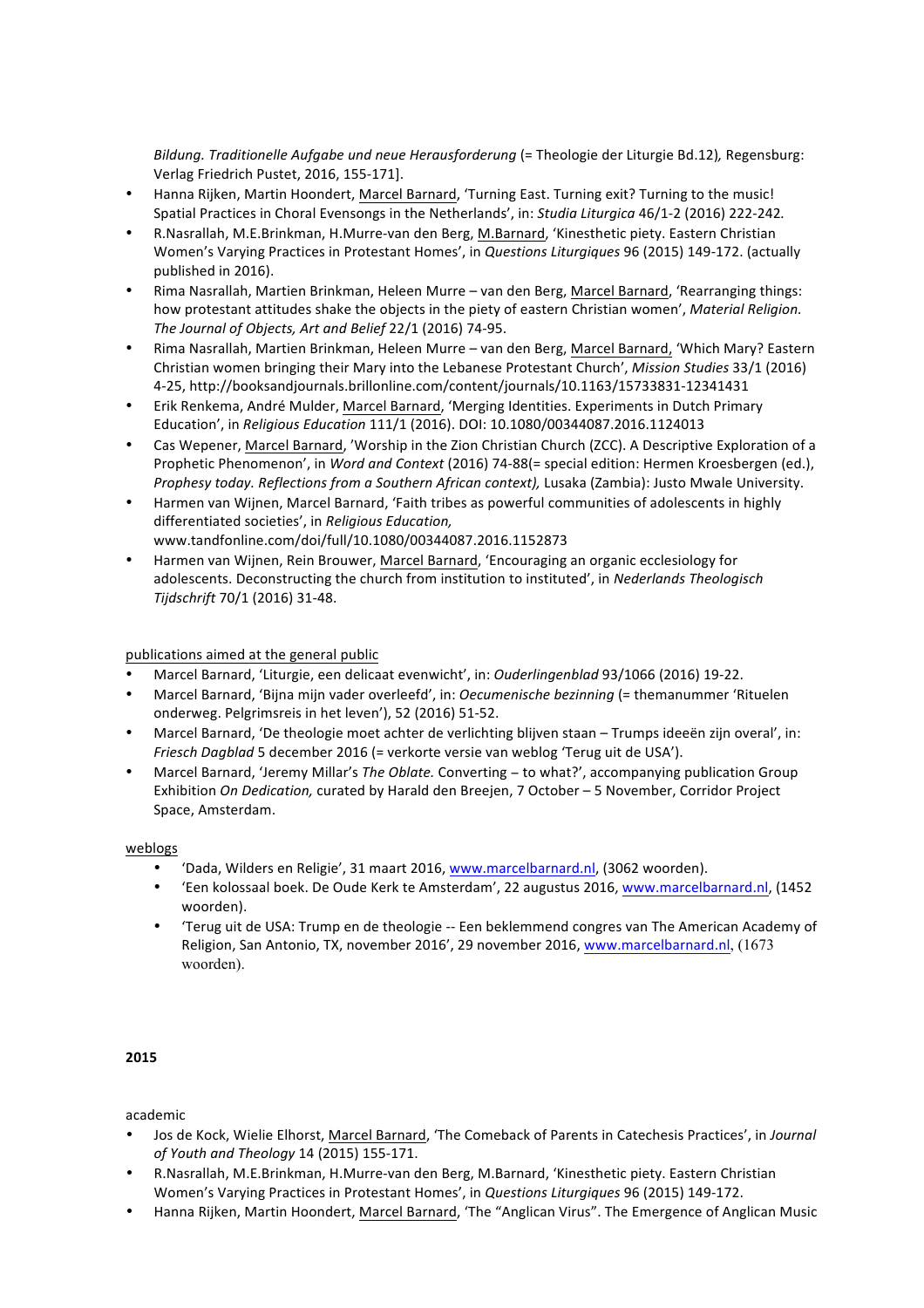in the Netherlands', in *Jahrbuch für Liturgik und Hymnologie* 54 (2015) 131-152.

- Ronelle Sonnenberg, Marcel Barnard, 'Youth Worship as Recreation', in International Journal of Practical *Theology* 19/1 (2015) 138-163.
- Ronelle Sonnenberg, Malan Nel, Jos de Kock, Marcel Barnard, 'Being together in youth worship. An Empirical Study in Protestant Dutch Contexts, in *HTS/Theological Studies* 71/2, Art. #2832, 10 pages. http://dx.doi.org/10.4102/hts.v71i2.2832

# professional

- Marcel Barnard, 'The move of the Institute for Ritual and Liturgical Studies to Amsterdam. Some Organizational and Programmatic Comments', in Yearbook for Ritual and Liturgical Studies 31 (2015) 9-13, https://ugp.rug.nl/jvlo/article/view/19531
- Marcel Barnard, 'Jubal, de fluit en de lier. Orde scheppen in complexe muziekpraktijken?', in Theologia *Reformata* 58/4 (2015) 391-398, https://ugp.rug.nl/TR/article/view/30004/27310

# publications aimed at the general public

- Marcel Barnard, 'Het mislukte kerstdiner', in Woord en Dienst 6411 (2015) 16-18.
- Marcel Barnard, 'When I hear that whistle blowing', in *Pastorale Verkenningen. Tijdschrift voor het Justitiepastoraat* 10/4 (2015) 3-5.

# academic reviews

- Marcel Barnard, 'F. Moser, *La Théologie Pratique. Esquisse et Fragments',* in *Tijdschrift voor Theologie*  55/3 (2015) 308-309.
- Marcel Barnard, 'J. Trapman, Allard PiersonTussen religieus gevoel en kritisch denken. Vijf Franse preken', in *Church History and Religious Culture* 95 (2015) 32-34.

# **2014**

- Marcel Barnard, Johan Cilliers, Cas Wepener, *Worship in the network culture. Fields and methods, concepts and metaphors* (= Liturgia Condenda 28), Leuven/ Paris/ Walpole MA: Peeters 2014 [boek]
- Marcel Barnard, 'My father's tobacco-jar, Church Square Pretoria, and Freedom Park: an autoethnographical exploration', in *Verbum et Ecclesia* (2014), 35(2), Art. #882, 7 pages. http://dx.doi. org/10.4102/ve.v35i2.882
- Marcel Barnard, Ian Nell, Henry Mbaya, 'Rev. Pungula Wellington Dingani. Leadership in the Corinthian Church in Phepheni, Eastern Cape, South Africa', in *Nederduitse Gereformeerde Teologiese Tydskrif,* 9-28
- Marcel Barnard, Henry Mbaya, Cas Wepener, 'Blessing, burning and burying: social capital formation in churches in South Africa', in Wilhelm Gräb./ Lars Charbonnier (eds.), *The impact of religion on social capital formation and social development in different cultural contexts. Entering the field in an international and interdisciplinary perspective, Berlin / Münster: LITVerlag 2014, 109/126.*
- Nienke van Andel, Martin Hoondert, Marcel Barnard, 'We is plural: identity construction in hymn book editorial meetings', in *Journal of Empirical Theology* 27/2 (2014) 1-25.
- Nienke van Andel, Martin Hoondert, Marcel Barnard, 'Images of a Hymnal, Criteria for selecting songs derived from constructed meaning of a hymnal', *Jahrbuch für Hymnologie und Liturgik* (2014) 34-36.
- Ronelle Sonnenberg, Malan Nel, Jos de Kock, Marcel Barnard, 'Shaping youth worship. Models of active participation', in *Questions Liturgiques* 95 (2014) 216-236.
- Harmen van Wijnen, Marcel Barnard, 'From organized faith to living faith: the need for de-laboratoryzing and de-conceptualizing youth ministry', Journal of Youth and Theology 13/1 (2014) 6-23.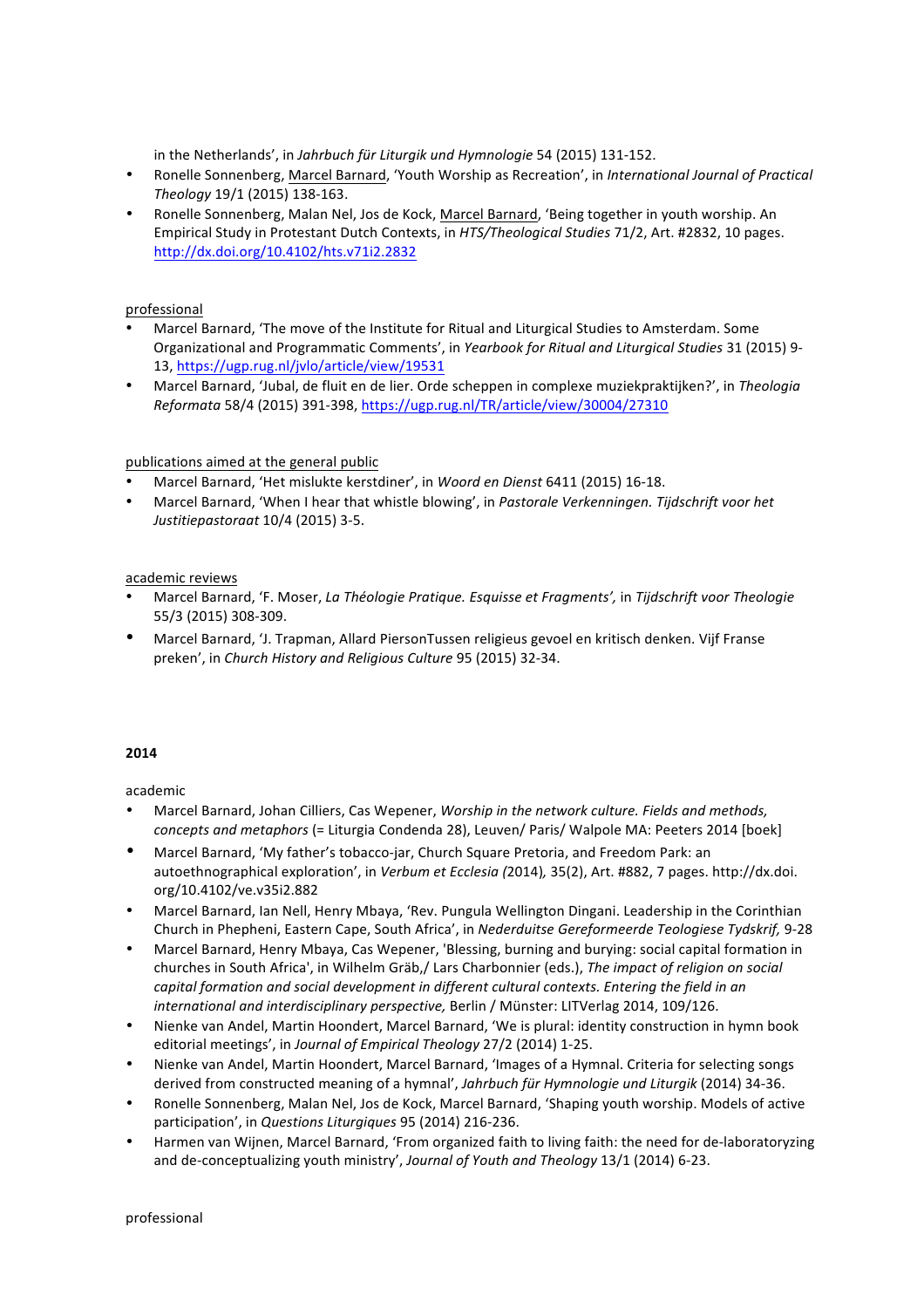- Marcel Barnard, Mirella Klomp, 'Zangrepertoires', in Martin Hoondert e.a. (red.), *Godlof! Maar hoe?*, Heeswijk: Berne Media 2014, 57-63 [dit is een uitgebreide versie van de publicatie onder dezelfde titel in 2013].
- Marcel Barnard, 'Bijbellezen als textiele werkvorm. "O meester, slaaf en broeder, geslachte en verrezen God", in *Schrift* 46/1 (2014) 30-34.
- Marcel Barnard, 'Vloeibare heiligheid. Bij de altaarstukken van Hanneke de Munck', in *Laetare* 30/1  $(2014)$  36-39.
- Marcel Barnard, Johan Cilliers, Cas Wepener, ' Wie komt. De ruimte van de Advent', Interpretatie, december 2014, ...

- Marcel Barnard en Wessel Stoker (red.), *Apocalyps in kunst. Ondergang als loutering?*, Zoetermeer: Meinema 2014 [boek]
- Marcel Barnard, Apocalyps in zachte tinten: Fragmenten van gesprekken en gedachten over Marc Mulders, in Marcel Barnard en Wessel Stoker (red.), *Apocalyps in kunst. Ondergang als loutering?*, Zoetermeer: Meinema 2014, 67-79
- Afscheid met of zonder woorden. Kroniek, in *Interpretatie* september 2014, 37-38

# **2013**

# academic

- Rima Nasrallah, Marcel Barnard, 'Taking Liberties: the Fluid Liturgical Lives of Orthodox and Maronite Women within the Protestant Church in Lebanon', in *Journal of Eastern Christian Studies* 65/1-2 (2013) 97-119.
- Rima Nasrallah and Marcel Barnard, 'Kinetics of healing: protestant women pledging baptism in Saydnaya orthodox monastery', in *Studia Liturgica* 42/1-2 (2012) 270-284 [published in 2013]
- Rima Nasrallah, Martien Brinkman, Heleen Murre van den Berg, Marcel Barnard, 'Itinerant feasting: eastern christian women negotiating (physical) presence in the celebration of easter', in *Exchange* 42 (2013) 319-342
- Harmen van Wijnen and Marcel Barnard, 'Connected to the wellspring: an ecclesiology of small groups of adolescents', in *International Study for the Study of the Christian Church,* DOI:10.1080/1474225X.2013.823035
- Hanna Rijken, Martin Hoondert and Marcel Barnard, "'My soul doth magnify": the appropriation of the anglican choral evensong in the Dutch context – presentation of a research project' in *Yearbook for Ritual and Liturgical Studies/ Jaarboek voor Rituele en Liturgische Studies* 29 (2013) 83-98

# professional

- Marcel Barnard, 'Pluraliteit −liturgische dynamiek en kerkelijke identiteit in de protestantse kerk in Nederland', in *Muziek en liturgie. Tijdschrift van de Koninklijke Vereniging van Organisten en Kerkmusici* 82/4 (2013) 34-37
- Marcel Barnard en Mirella Klomp, 'Zangrepertoires', in Tim Dowley, *Christelijke muziek door de eeuwen heen* (vert. Martin Strengholt), Heerenveen: Protestantse Pers 2013, 259-260 [deze publicatie is mede opgenomen in 'Zangrepertoires' zoals gepubliceerd in 2014].

# publications aimed at the general public

- Marcel Barnard, God en het museum. Teylers genootschapslezing gehouden op 24 februari 2013 in Teylers Museum, Haarlem, Haarlem: Gottmer/ Teylers Stichting 2013
- Marcel Barnard, *'De missionaire tragikomedie'*, in *Woord en dienst* 62/9 (2013) 34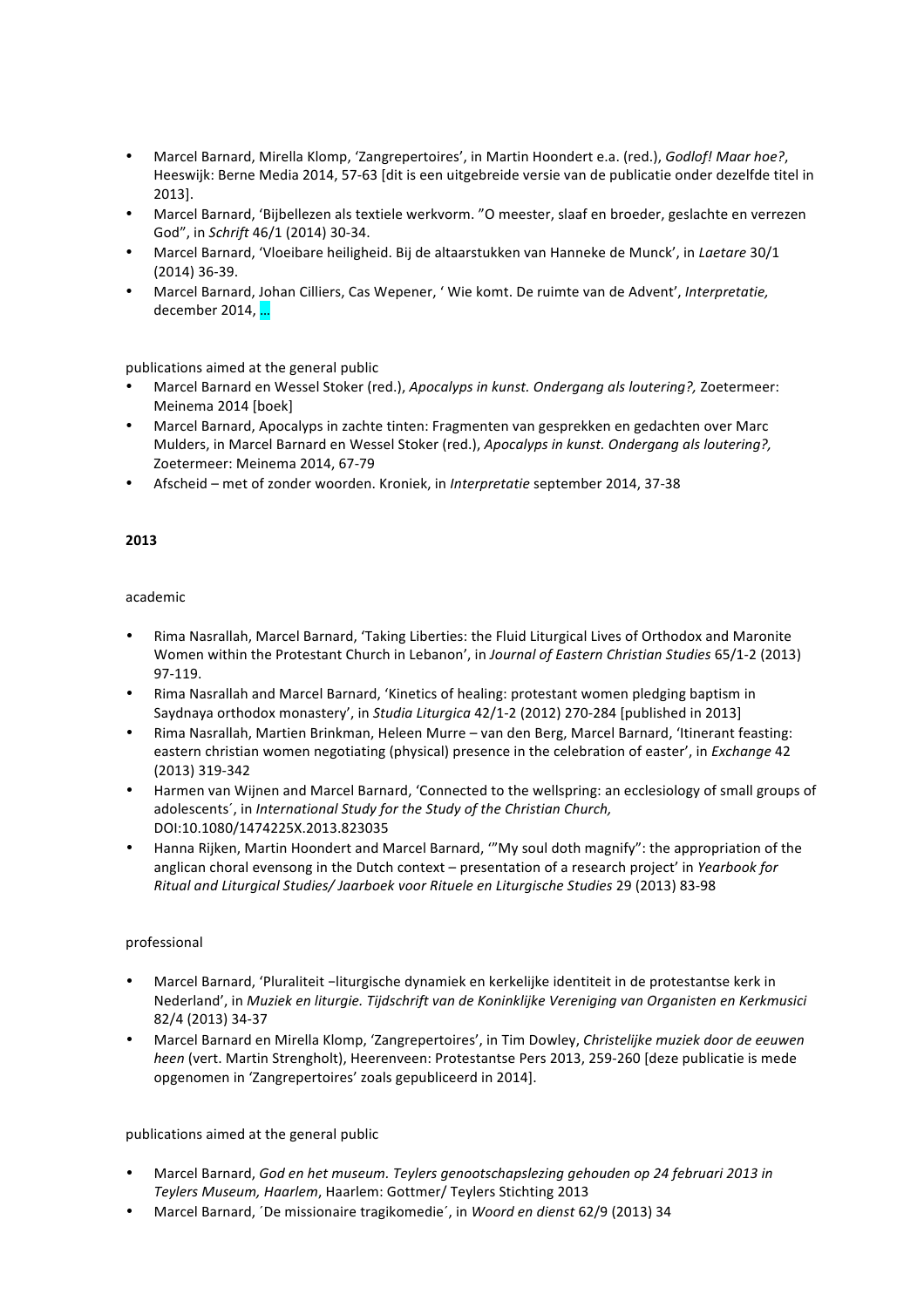- Marcel Barnard, 'Voorwoord', in Johan Cilliers, *Dancing with deity. Re-imagining the beauty of worship,* Wellington: Bible Media 2012, 9-10
- Marcel Barnard, 'Een goed glas wijn', in Woord en dienst 62/6-7 (2013) 20

# **2012**

# academic

- Marcel Barnard, 'Het heilige gebeurt niet: een kritische plaatsbepaling van Gerrit Immink, *Het heilige* gebeurt', in Yearbook for Ritual and Liturgical Studies/ Jaarboek voor Rituele en Liturgische Studies, 28 (2012) 105-130
- Jan Hage en Marcel Barnard, 'Muziek als missie: over Willem Mudde en zijn betekenis voor de kerkmuziek, *Nederlands Theologisch Tijdschrift,* 66/4, 2012, 283-298
- Marcel Barnard & Cas Wepener, 'Reclaiming space for learning in liturgical contexts: cracks in the maxim of the uselessness of liturgical ritual', *HTS Teologiese Studies/ Theological Studies*, Art. #1184, 8 pages. http://dx.doi.org/10.4102/hts.v68i2.1184
- Ronelle Sonnenberg and Marcel Barnard, 'Educating young people through christian youth worship: reclaiming space for learning in liturgical contexts', *HTS Teologiese Studies/ Theological Studies*, 68/2 (2012), art #1111, 8pages. http://www.hts.org.za/index.php/HTS/article/view/1111
- Visser-Vogel, E., Westerink J., De Kock, A., Barnard, M., and Bakker, C., 'Developing a framework for research on religious identity development of highly committed adolescents', in *Religious Education* 107/2 (2012) 108-121
- Cas Wepener, Henry Mbaya, Marcel Barnard, 'Worship in the Corinthian Church (AIC) of Phepheni, Eastern Cape, South Africa, in *Studia Liturgica* 41 (2011) 252-273 [published in 2012]

# professional

- 'Solid/liquid, rooted/connected: over praktische theologie in de netwerkcultuur', in Peter Tomson, (red.), Vieren, leren en dienen buiten de kerk. Een symposium in Brussel bij het vertrek van Jaap de Lange, Gorinchem: Narratio 2012, 13-21
- 'De theologische ambivalenties van het rood en het blauw', in *Interpretatie* 20/5 (2012) 30-33

# review

Martien Brinkman, 'Jezus incognito: de verborgen christus in de westerse kunst vanaf 1960', Zoetermeer: Meinema 2012 en Wessel Stoker, 'Kunst van hemel en aarde: het spirituele bij Kandinsky, Rothko, Warhol en Kiefer', Zoetermeer: Meinema 2012: in *Nederlands Theologische Tijdschrift,* 66/2 (2012) 153-155

# **2011**

- 'Ambivalent images: rethinking biennale 52 Venice/ Documenta 12 Kassel and the task of practical theology', in *International Journal of Practical Theology* 14/1 (2010) 68-85
- 'Voorbij de liturgiewetenschap?!', in Louis van Tongeren en Paul Post (eds.), *Voorbij de liturgiewetenschap. Over het profiel van liturgische en rituele studies* (= Netherlands Studies in Ritual and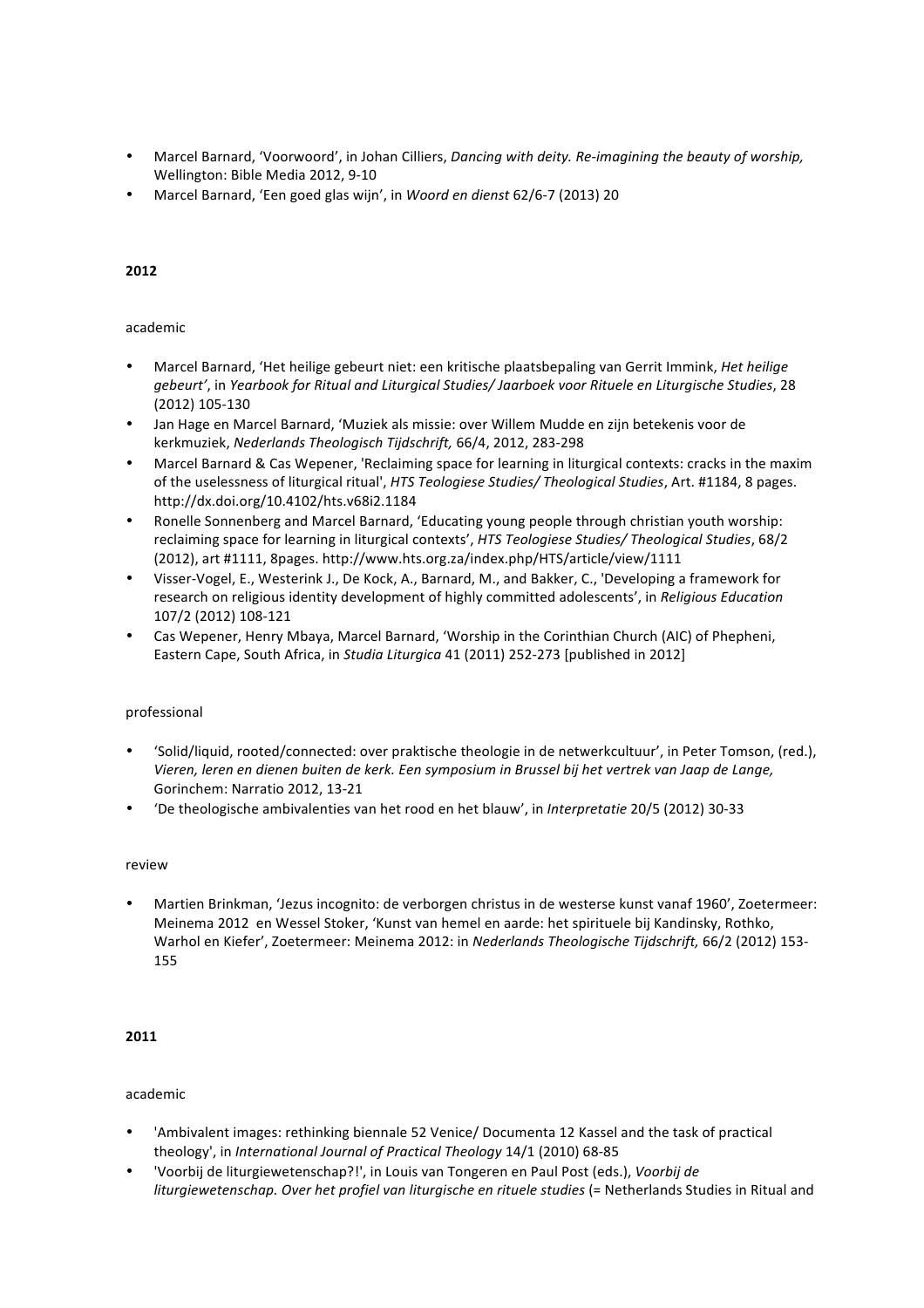Liturgy 12), Groningen: Instituut voor Christelijk Cultureel Erfgoed/ Tilburg: Instituut voor Liturgie en Rituele Studies s.l. 2011, 25-35

#### professional

- 'Het kwetsbare lichaam', in *Interpretatie* 19/7 (2011) 19-21
- "Celebrating life stories on the world wide web', in Paul Post, Arie L. Molendijk, Justin Kroesen (eds.), *Sacred places in modern western culture, Leuven/ Paris/ Walpole MA: Peeters 2011, 313-315*
- '*Green Cathedral*, Almere, and *ABRI Cathedral*, Neeltje Jans, in *idem*, 169-175

#### publications aimed at the general public

- 'De kerk is te leuk', in Woord en Dienst 60/2 (2011) 8-10
- 'Hufters', in *Interpretatie* 19/6 (2011) 15-17
- 'Voorbij de liturgische beweging', in *Ouderlingenblad* 89/1021 (2011) 28-32
- 'Vrijheid: waarom ik luthers ben', in *Luther. 400 jaar in Delft en Den Haag,* 4v

# **2010**

# academic

- 'Concentration and Expansion: the Prof. dr G. van der Leeuw Foundation. meeting centre for church and arts' in Louis van Tongeren, Marcel Barnard, Paul Post & Gerard Rouwhorst (eds.), Patterns and persons. *Historiography if liturgical studies in the Netherlands in the twentieth century* (= Liturgia Condenda), Leuven: Peeters 2011, 129-168
- <sup>'</sup>Gerardus van der Leeuw (1890 1950) as a liturgical scholar', in *idem*, 243-260
- Marcel Barnard and Paul Post, 'Balance and perspective: some critical observations regarding the historiography of the era of the liturgical movement in the Netherlands', in *idem*, 469-485
- 'Flows of worship in the network society: liminality as heuristic concept in practical theology beyond action theory', in *In die Skriflig* 44/1 (2010) 67-84
- Cas Wepener, Ignatius Swart, Gerrie ter Haar, Marcel Barnard, 'The role of religious ritual in social capital formation for poverty alleviation and social development: theoretical and methodological points of departure of a South African exploration', in *Religion and Theology* 17/1,2 (2010), 61-82
- Cas Wepener, Marcel Barnard, 'Entering the field: initiating liturgical research in an AIC', in *Acta Theologica* 30/2 (2010) 192-210

# academic editing

Louis van Tongeren, Marcel Barnard, Paul Post & Gerard Rouwhorst (eds.), Patterns and persons. A *historiography of liturgical studies in the Netherlands in the twentieth century* (= Liturgia Condenda), Leuven: Peeters 2010.

# publications aimed at the general public

Van zusjes en schoonzusjes, in *Interpretatie* september 2010, 17-19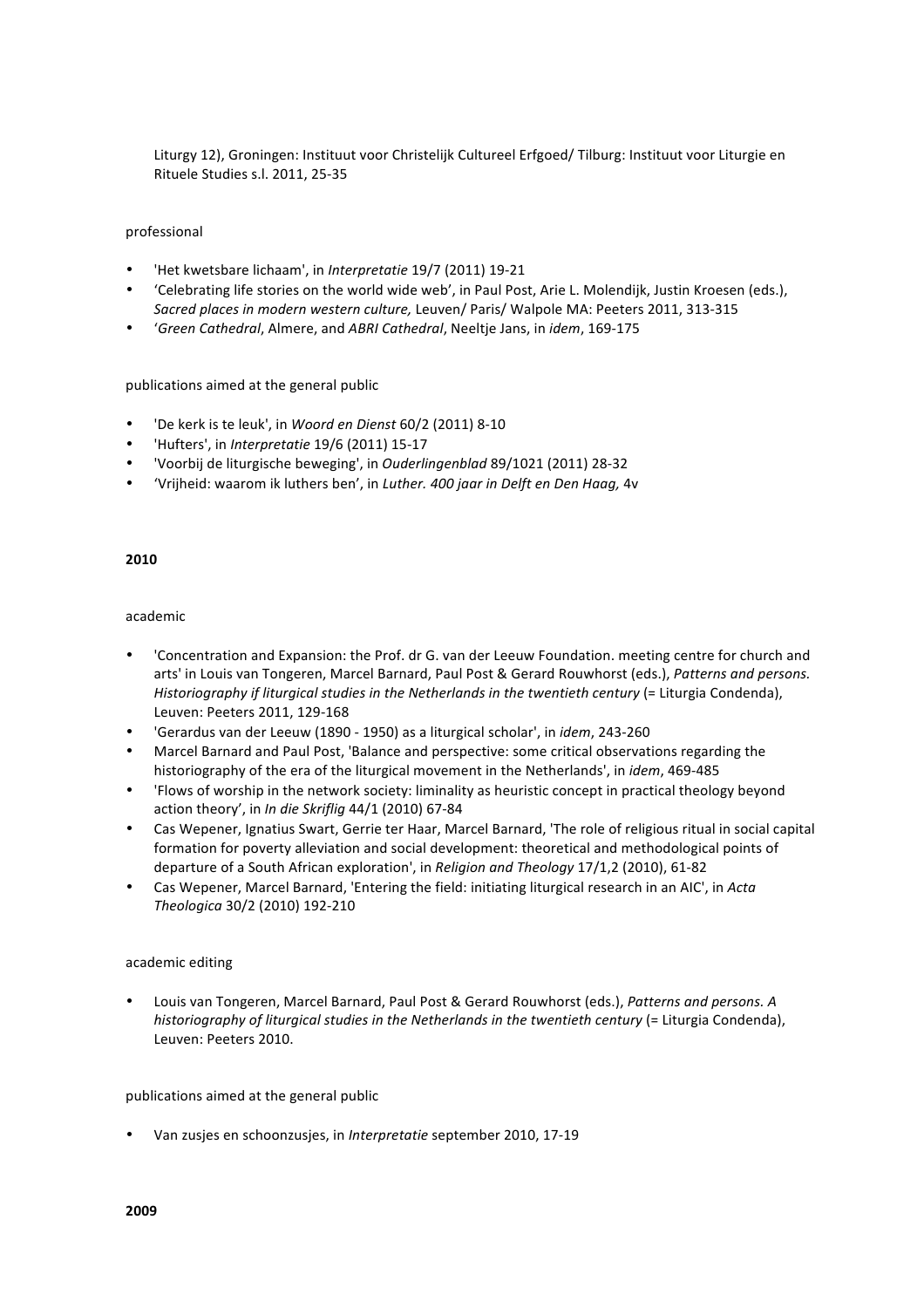#### academic

- Hans Alma, Marcel Barnard, Volker Küster, 'Introduction', in Hans Alma, Marcel Barnard, Volker Küster (eds.), Visual arts and religion (= Contactzone 4), Berlin: Lit 2009, vii-xiv
- 'Appropriation: a dynamical process of interpretive action', in Hans Alma, Marcel Barnard, Volker Küster (eds.), *Visual arts and religion* (= Contactzone 4), Berlin: Lit 2009, 3-15
- 'Reconstructing protestant identity in liturgy and spirituality: the need to integrate anthropology in theological liturgical discourse', in Volker Küster (ed.), Reshaping protestantism in a global context (= Contactzone 1), Berlin: Lit 2009, 209-223
- 'Late modern rhythm', in Hetty Zock (ed.), At the crossroads of art and religion. imagination, *commitment, transcendence* (= Groningen Studies in Cultural Change XXXIV), Leuven: Peeters 2009, 173-187
- Marcel Barnard, Mirella Klomp, Ronelle Sonnenberg, Stefan Belderbos, Nienke van Andel, 'Dots on a blank sheet: procedures in ritual and liturgical research', in *Jaarboek voor Liturgieonderzoek* 25 (2009)35-46
- Nienke van Andel en Marcel Barnard, "'Discourses in liturgy": De totstandkoming van het nieuwe protestantse liedboek (2012) vergeleken met de totstandkoming van het Liedboek voor de Kerken (1973) - een onderzoekspresentatie', in Jaarboek voor Liturgieonderzoek 25 (2009) 55-70
- Paul Post, Marcel Barnard, Justin Kroesen, Gerard Rouwhorst, Louis van Tongeren, Thomas Quartier, 'Reframing liturgical and ritual studies: the new national liturgical and ritual studies research programme, 2009-2012, in *Jaarboek voor Liturgieonderzoek* 25 (2009) 7-18

# academic editing

Hans Alma, Marcel Barnard, Volker Küster (eds.), *Visual arts and religion* (= Contactzone 4), Berlin: Lit 2009

# professional

- 'Een open boek of een gesloten boek? Over bijbel en liturgie', in *Met Andere Woorden* 28 (maart 2009) 21-29
- 'Ontdek die nagmaal in die gereformeerde erediens', in Cas Wepener en Johan van der Merwe (eds.), **Ontdekkings in die erediens, Wellington: Lux Verbi .BM, 2009, 109-127**
- 'Panorama zondag: verbonden en geworteld', in Louis van Tongeren (red.), *Liturgie op maat. Vieren in* het spanningsveld van eenheid en veelkleurigheid (= Meander), Heeswijk: Berne 2009, 19-46

# publications aimed at the general public

- 'Populistische kletspraat', in *Woord en Dienst* 58/9 (2009) 11
- 'Brongetrouw en doelgericht', in *Woord en Dienst* 58/16 (2009) 6
- 'Introductie: de bijbel in de kunsten van de twintigste eeuw', in Marcel Barnard en Gerda van de Haar (red.), *De bijbel cultureel. De bijbel in de kunsten van de twintigste eeuw*, Zoetermeer: Meinema 2009, xv-xx
- 'Bijbelintroducties' nrs. 23-32 en 34-67, in Marcel Barnard en Gerda van de Haar (red.), De bijbel *cultureel. De bijbel in de kunsten van de twintigste eeuw*, Zoetermeer: Meinema 2009
- 'Lijkwade van Mondo Cane: Yves Klein', in Marcel Barnard en Gerda van de Haar (red.), *De bijbel cultureel. De bijbel in de kunsten van de twintigste eeuw*, Zoetermeer: Meinema 2009, 540-543
- Marcel Barnard en Cas Wepener, 'Basisliturgie: seisoen van barmhartigheid', in Preekstudies met *liturgiese voorstelle gebaseer op die leesrooster vir lidmate. Revised Common Lectionary: Jaar C. advent 2009 tot koninkrijkstijd 2010*, Matieland: Communitas and Bybel-Media 2009, 204-207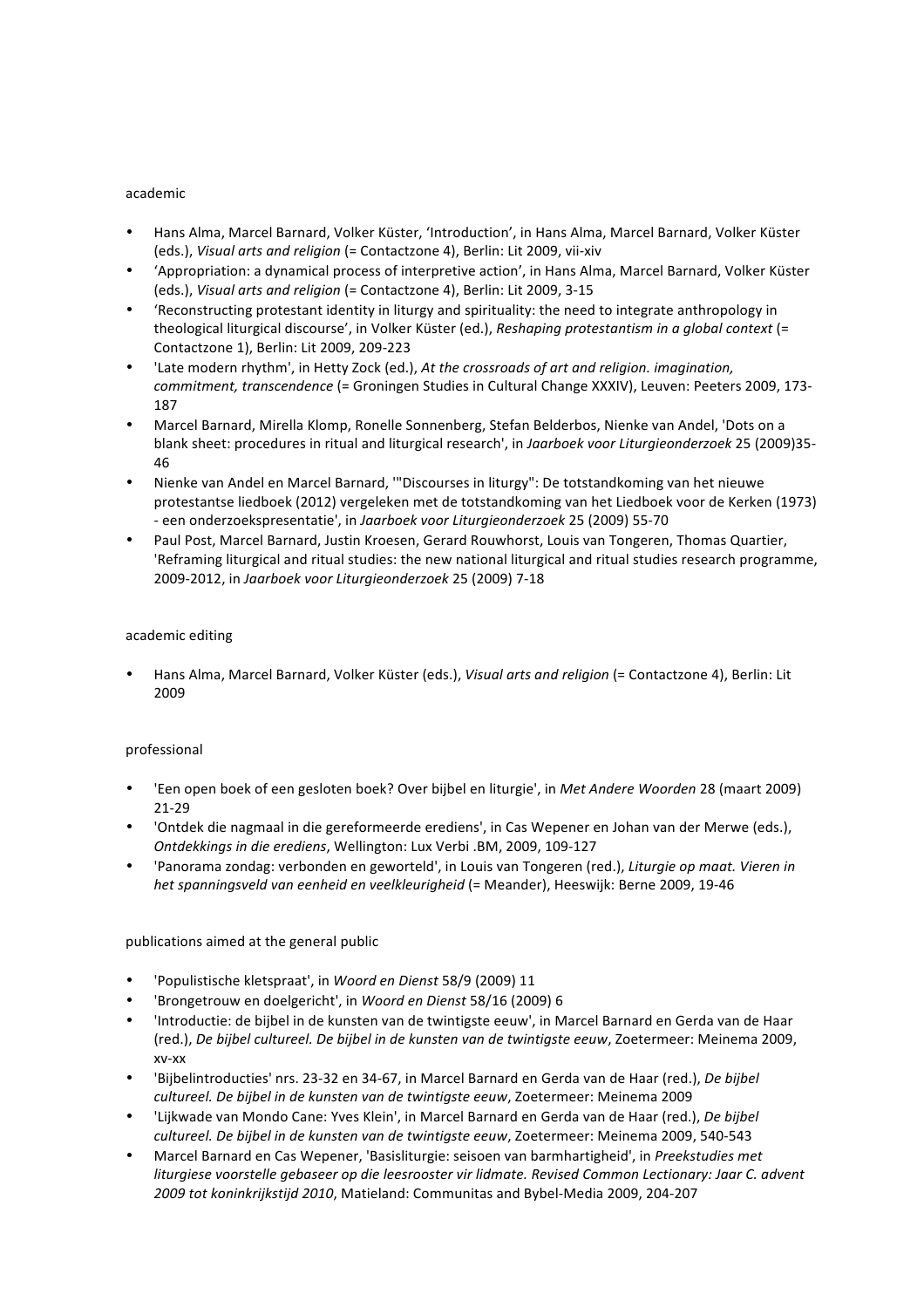Marcel Barnard en Gerda van de Haar (red.), *De bijbel cultureel. De bijbel in de kunsten van de twintigste eeuw*, Zoetermeer: Meinema 2009

#### **2008**

#### academic

- 'African rhythm in an Amsterdam business district: liturgy in immigrant churches', in Mechteld Jansen en Hijme Stoffels (eds.), A moving God. Immigrant churches in the Netherlands (= International Practical Theology 8), Zurich: Lit 2008, 115-138
- 'Bricolageliturgie: liturgical studies revisited', in *Verbum et Ecclesia* 29/1 (2008\) 14-31 (= *idem*, in F. Gerrit Immink and Cas J.A. Vos (eds.), God in een kantelende wereld. Geloof en kerk in veranderende *contexten*, Pretoria/ Zoetermeer: Boekencentrum 2009, 310-325
- Marcel Barnard en Paul Post, 'Nogmaals: de liturgische beweging voorbij: enkele kritische kanttekeningen bij de historiografie van het zogenoemde tijdvak van de liturgische beweging', in *Jaarboek voor Liturgieonderzoek* 24 (2008) 7-22
- Ronelle Sonnenberg en Marcel Barnard, 'God talk between beat and silence: presentatie van een PhDproject over youth worhip', in Jaarboek voor Liturgieonderzoek 24 (2008) 177-197

#### professional

- 'Tekst en context/ preek en liturgie', in Henk van der Meulen, Als een leerling leren preken. *Preekvoorbereiding stapsgewijs*, Zoetermeer: Boekencentrum 2008, 35-49
- 'De gereformeerde obsessie met de exclusiviteit van de preek de zaak Noordmans versus Van der Leeuw revisited', in *Het debat Noordmans - Van der Leeuw. Studies bij het werk van dr. O. Noordmans* (= Noormanscahier 7), Amsterdam: Stichting dr. O. Noordmans 2008, 27-35
- 'Elkander groetend met de zegen: de zegen in het protestantisme tussen Liturgische Beweging en rituele trends', in Didier Pollefeyt, Ellen de Boeck (red.), *Daadwerkelijk. Rituelen van zegeningen vandaag* (= Leuvense Cahiers voor Praktische Theologie 8), Antwerpen 2008, 91-109

publications aimed at the general public

Marcel Barnard en Anne Margriet Pot, 'Liturgische loopgravenoorlog', in *Woord en Dienst* 18 (26 september 2008) 20-21

#### **2007**

- 'Naar een nieuwe protestantse avondmaalstheologie: een reconstructie aan de hand van Rappaports notie great inversion', in Jaarboek voor Liturgieonderzoek 23 (2007) 7-23
- Marcel Barnard en Eward Postma, 'Het ludieke en het rituele: Johan Huizinga's "Homo Ludens" herlezen', in Theologisch Debat 4/2 (2007) 4-14
- 'Einsegnung in das geistliche amt in der vereinigten reformierten und lutherischen kirche in den Niederländen', in Irene Mildenberger (hrsg), Ordinationsverständnis und ordinationsliturgien. *Ökumenische Ausblicke*, Leipzig: Evangelische Verlaganstalt 2007, 101-115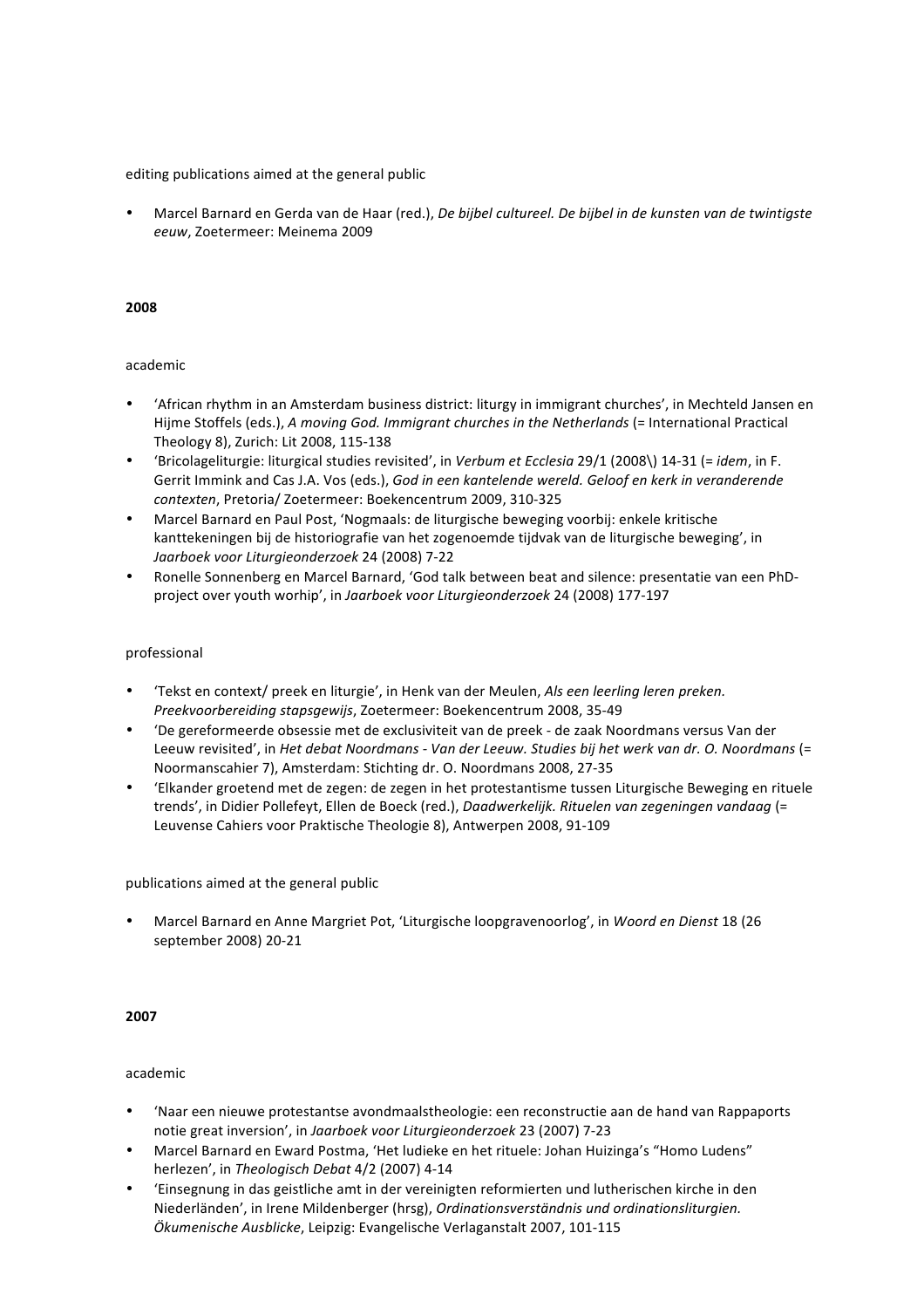- 'Gloria in excelsis deo en praise and worship', in *A Capella* 5/3 (2007) 7
- 'Praise and worship', in *Vieren* 4 (2007) 18-23
- Marcel Barnard, Ronelle Sonnenberg, Annemieke van der Veen, 'Een vette praise in een vloeibare kerk', in *Centraal Weekblad* 9 november 2008, 8v
- 1 - 14 mei, in *Evangelisch-luthers dagboek 2007-2008*, 95-102

# **2006**

# academic

- M. Barnard, *Liturgie voorbij de liturgische beweging. Over evangelical worship, thomasvieringen,* kerkdiensten in migrantenkerken en ritualiteit op het internet, Zoetermeer: Boekencentrum 2006 (zie website Boekencentrum)
- 'The praise and worship movement and its relation to culture: an exploration of new fields of research in liturgical studies', in *Jaarboek voor liturgieonderzoek* 22 (2006) 79 - 88
- 'Mapping the ecumenical field of song', in *Bulletin voor Charismatische Theologie* 57 (2006) 28-38

# professional

• 'Suburbia', in *Interpretatie* 14/1 (2006) 22-24

publications aimed at the general public

- 'De lijdenstijd is geen veertigdagentijd', in *Confessioneel* 118/5 (2006) 5
- 'De lijdenstijd is geen veertigdagentijd' (vervolg), in *Confessioneel* 118/6 (2006) 5
- 'Veertig dagen aan de hand van psalmen', in *Confessionee*l 118/7 (2006) 5
- 'Eén van hart en met één mond: het onzevader gebeden en gezongen', in *Onze Vader gezongen. Twaalf*  composities naar verschillende kerkelijke tradities op tekst van Matteüs 6, 9-13 uit De Nieuwe *Bijbelvertaling*, Den Bosch 1996, 29-31
- 'De vertelling van de wind', in *Interpretatie* 14/7 (2006) 22-25
- 'Moordwijf en zuurpruim', in *Diverse theologen uit de protestantse kerk in Nederland, in de* schijnwerpers. Fictieverhalen over figuranten uit de bijbel, Heerenveen: Protestantse Pers 2006, 41-48
- 'Afscheid ambtsdragers'(= ingezonden brief), in *Woord en Dienst* 55/23 (2006) 20

#### **2005**

- 'Saint Martin Luther: about modern liturgy science in view of the position of the saints in the work of Gerardus van der Leeuw (1890-1950)', in Marcel Barnard, Paul Post, Els Rose (eds.), A cloud of witnesses. Saints and role models in christian liturgy (= Liturgia Condenda 18), Leuven: Peeters 2005, 45-61
- Marcel Barnard, Paul Post, Els Rose, 'Introduction', in Marcel Barnard, Paul Post, Els Rose (eds.), A cloud of witnesses. Saints and role models in christian liturgy (= Liturgia Condenda 18), Leuven: Peeters 2005, 5-43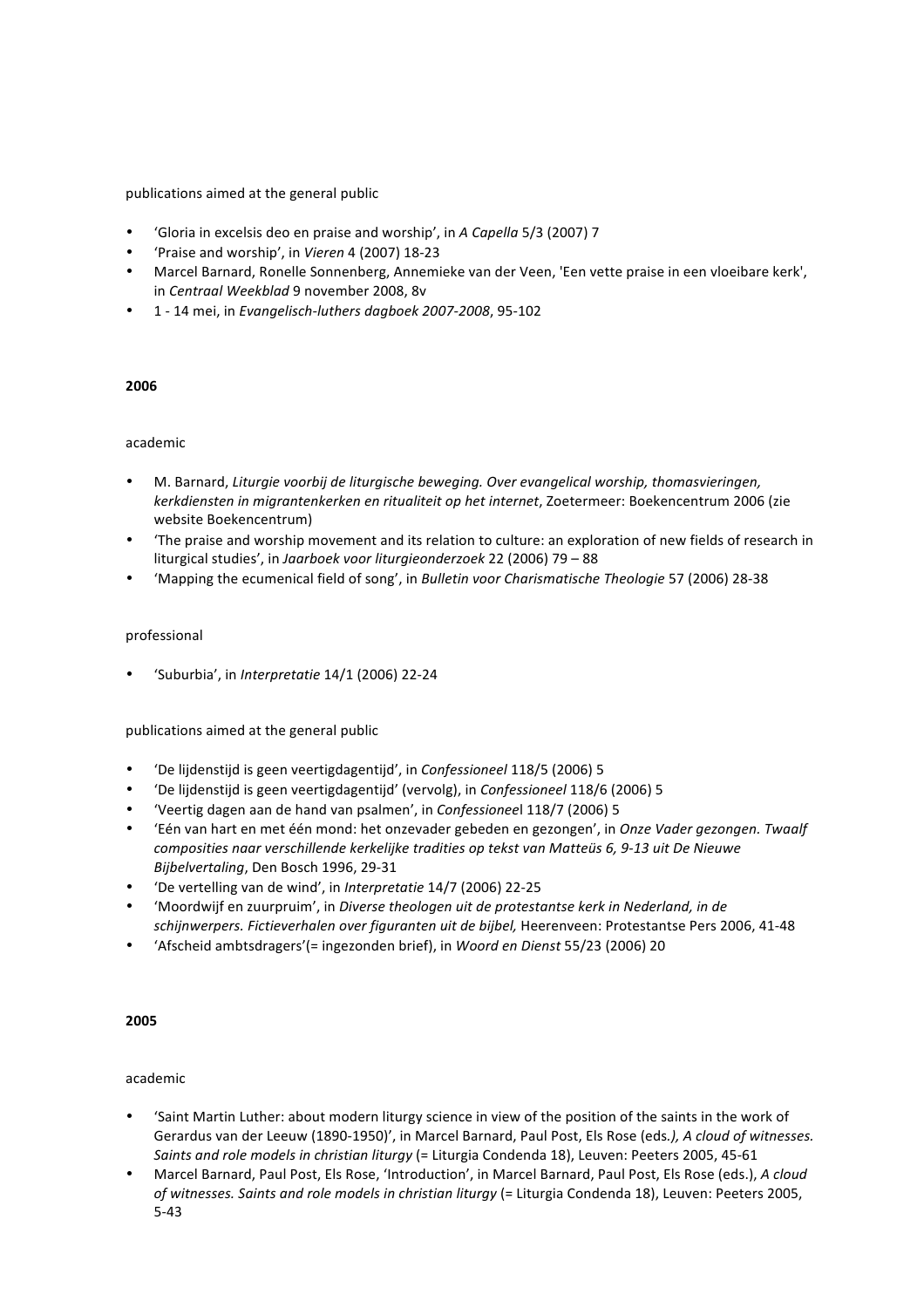- 'De nieuwe bijbelvertaling in de liturgie', in *Tijdschrift voor Liturgie* 89-3 (2005) 124-137
- 'Praktische theologie als wetenschap van de majesteitelijke zonde', in Marcel Barnard, Eward Postma, Klaas Zwanepol (red.), Pelgrimage naar het laatste veld van de vrijheid. Een boek herlezen en een thema *overdacht*, Budel: Damon 2005, 26-38
- Marcel Barnard, Eward Postma, Klaas Zwanepol, 'Inleiding', in Marcel Barnard, Eward Postma, Klaas Zwanepol (red.), Pelgrimage naar het laatste veld van de vrijheid. Een boek herlezen en een thema *overdacht*, Budel: Damon 2005, 7-12
- 'Behoort praktische theologie tot de cultural studies?', in *Verbum et Ecclesia* 26/3 (2005) 659-676

# academic editing

- Marcel Barnard, Paul Post, Els Rose (eds.), *A cloud of witnesses. Saints and role models in christian liturgy* (= Liturgia Condenda 18), Leuven: Peeters 2004
- Marcel Barnard, Eward Postma, Klaas Zwanepol (red.), *Pelgrimage naar het laatste veld van de vrijheid. Een boek herlezen en een thema overdacht*, Budel: Damon 2005

# professional

- 'Bidden in fragmenten', in *Interpretatie* 13/1 (2005) 22-25
- 'Het numineuze', in *Interpretatie* 13/5 (2005) 17-19

# publications aimed at the general public

• 'Dr. Sjouke Voolstra: een interview', in Anna Voolstra, Alle G. Hoekema, Piet Visser (red.), Beeldenstormer uit bewogenheid. Verzamelde opstellen van Sjouke Voolstra (= Summa, blad van de Theologische Faculteit van de Universiteit van Amsterdam, 14/5 (1982), Hilversum 2005, 11-18

# editing publications aimed at the general public

Marcel Barnard, Margreet Limburg - Klokke, Louis van Tongeren (red.), Zeggen en zwijgen. Oecumenisch gebedenboek voor alledag, Zoetermeer: Meinema 2005 (eigen teksten op pp.129-134, 180-181, 236, 258)

# **2004**

# academic

- "n Vreemde lover laat jou ander vasthou": psalmen in liturgie en cultuur', in Marcel Barnard, Gerben Heitink, Henk Leene (red.), Letter en feest. In gesprek met Niek Schuman over bijbel en liturgie, Zoetermeer: Meinema 2004, 35-49
- <sup>1</sup> Liturgia semper reformanda quia ecclesia reformata: het gebruik van tradities in recente protestantse liturgiehervormingen´, in Jaarboek voor liturgie-onderzoek 20 (2004) 59-72
- 'Waiting for meaning: psalm in cult and culture', in D.J. Human and C.J.A. Vos, Psalms and liturgy (= Journal for the Study of the Old Testament. Supplement Series, 410), New York/ London: T&T Clark 2004, 1-14

academic editing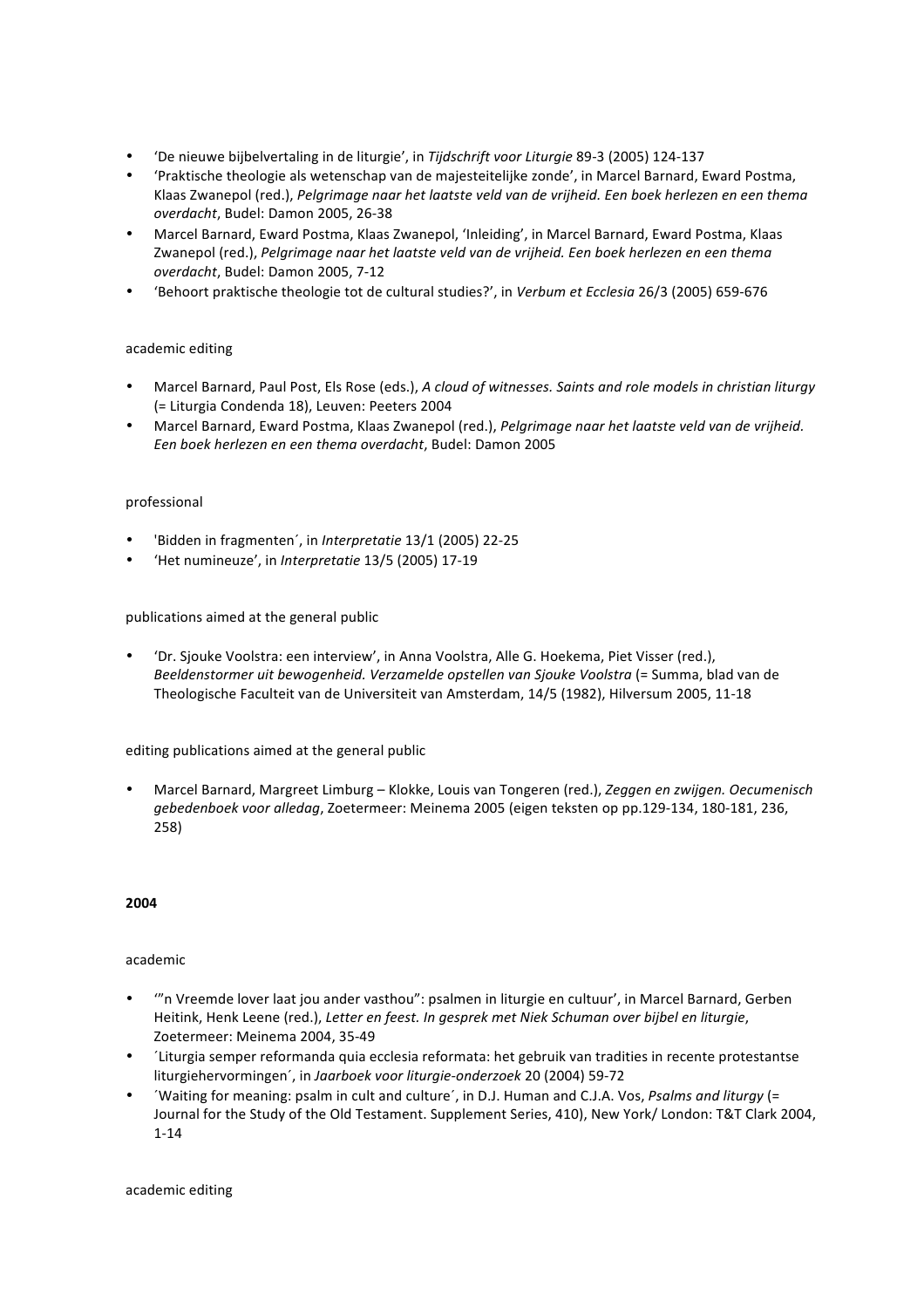• Marcel Barnard, Gerben Heitink, Henk Leene (red.), Letter en feest. In gesprek met Niek Schuman over *bijbel en liturgie*, Zoetermeer: Meinema 2004

# professional

- 'Psalmen als bezwering en als succesteksten: hermeneutiek in Afrika en in Nederland', in Interpretatie 12/1 (2004) 21-23
- *De dans kan niet sterven. Gerardus van der Leeuw herlezen. Essay over religie en cultuur* (= Prof. dr G. van der Leeuw-stichting, Onderbreking 3), Zoetermeer: Meinema 2004 (boek, 120 pp)
- 'Schilderkunst, avondmaal en leven tussen autonomie en uitwissing', in *Interpretatie* 12-5 (2004) 15-17
- 'Overleven achter steen: liturgie voorbij de liturgische beweging', in *Eredienstvaardig* 20/6 (2004) 214- 217 (ook verschenen als 'Kerk binnen en buiten de muren: het exemplarisch karakter van vieringen in de bajes', in *Zandschrift. Contactblad voor het Justitiepastoraat* 9/4 (2004) 71-78
- 'It takes two to dance: de nieuwe bijbelvertaling in de liturgie', in *Met andere woorden* 23 (2004) 12-19

# publications aimed at the general public

- 'Het heilige spel meespelen: de plaats van het schone in de liturgie', in *Volzin. Opinieblad voor geloof en samenleving*, 3/2 (2004)16-18
- 'Jezus krijgt pas pijn in de dertiende eeuw', in A. Oderwald, K. Neuvel, C. Hertogh (red.), Pijn. Over *literatuur en lijden*, Utrecht: De tijdstroom 2004, 207-215

#### other

• *Dienstboek – een proeve: leven, zegen, gemeenschap*, Zoetermeer: Boekencentrum 2004. Redactie onder voorzitterschap van Marcel Barnard en Peter Hoogstrate; lid eindredactie; de werkgroepen 'Inleiding in een bediening', 'Doop en belijdenis' (gedurende een deel van de periode), 'Trouwvieringen' (*idem*) onder voorzitterschap van Marcel Barnard; concepten en bijdragen (zie 'Verantwoording en bronnen', 1001-1023) 76, 163-1, 311-312, 313, 316v.,782-26

# **2003**

# academic

- 'Belijdenis is vieren: confessionele en liturgische pluraliteit in de Protestantse kerk in Nederland', in Marcel Barnard, Luco van den Brom, Frits de Lange (red.), Protestants geloven. Bij bijbel en belijdenis betrokken, Zoetermeer: Boekencentrum 2003, 33-51
- 'De trouwviering in het Nederlands protestantisme: contextuele en liturgische transformatie', in L. Boeve, S. Van den Bossche, G. Immink, P. Post (red.), *Levensrituelen en sacramentaliteit tussen* continuïteit en discontinuïteit, Kampen: Gooi en sticht 2003, 95-110
- 'De heilige Maarten Luther: over moderne liturgiewetenschap, aan de hand van de positie van de heiligen in het werk van Gerardus van der Leeuw (1890-1950)', in Jaarboek voor Liturgieonderzoek 19 (2003),31-46

#### academic editing

• Marcel Barnard, Luco van den Brom, Frits de Lange (red.), *Protestants geloven. Bij bijbel en belijdenis betrokken*, Zoetermeer: Boekencentrum 2003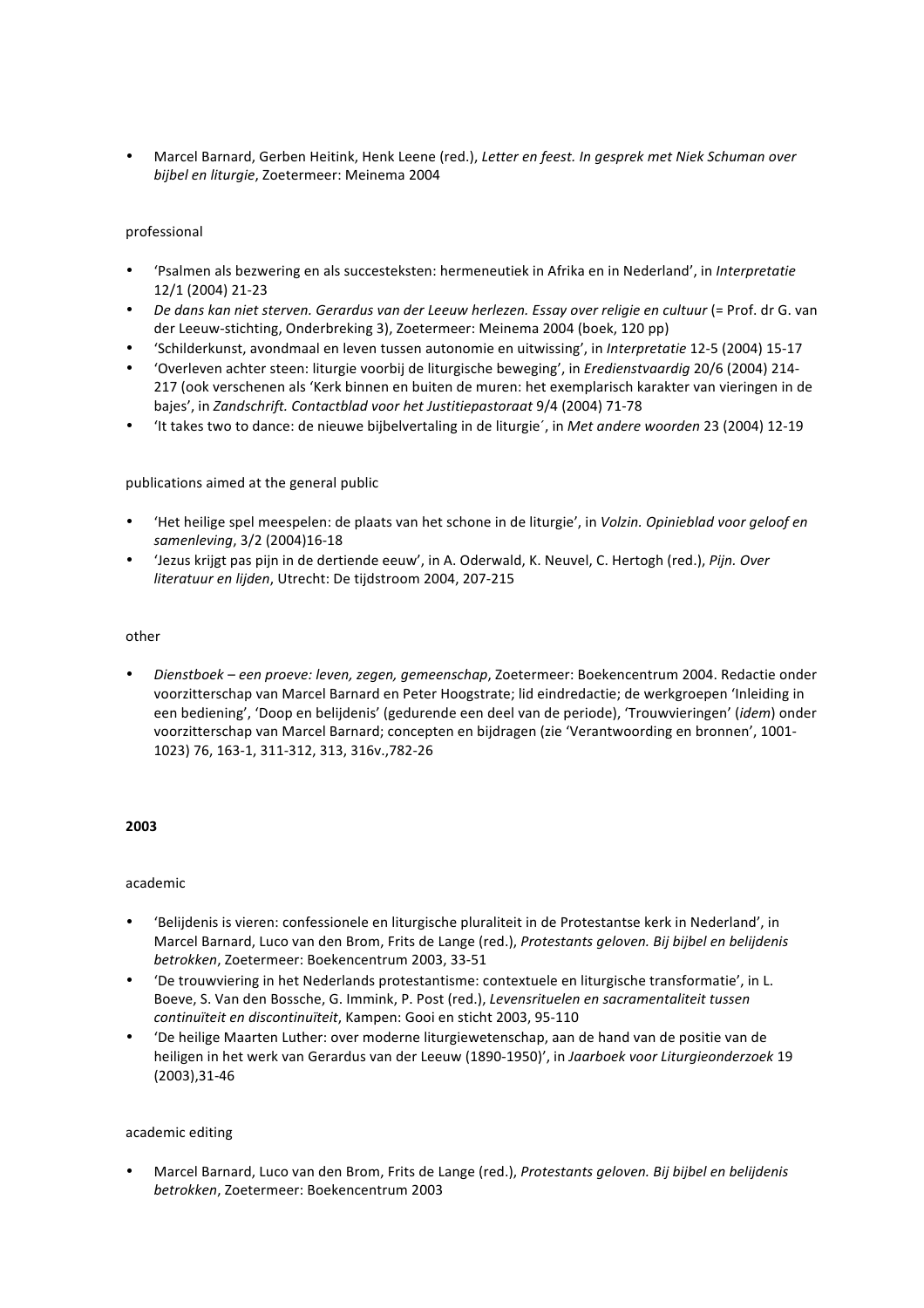# professional

- 'God leeft en iedereen heeft het erover, behalve de kerk', in Interpretatie 11/5 (2003) 25-27
- 'Tijd voor een nieuwe doorbraak: christenen in de cultuur', in *Interpretatie* 11/1 (2003) 9-11

# publications aimed at the general public

- 'Kunst en religie vinden elkaar buiten de kerk', in *Het goede leven* 2/22 (2003) 6v. en *Friesch Dagblad* 14 juni 2003
- 'Overdenking bij psalm 25, zondag Oculi', in *Overdenkingen op de weg naar Pasen, St. Docete* (2003), 10-16
- 'Onderzoek naar dynamische liturgie in een complexe cultuur' in *Areopagus* 7/2 (2003) 10-13
- 'De kunst God te vieren: waarom pasen en de tijd voor pasen steeds meer aandacht krijgen in de kerken', in *Ouderlingenblad* 932 (2003), 12-15
- Marcel Barnard en Bert Jan Lietaert Peerbolte (red.), Openbaringen en visioenen. Betekenis en invloed van het boek openbaring, Zoetermeer: Meinema 2003
- 'Op bezoek bij lutheranen in Kwazulu-Natal (Zuid Afrika)', in *Elkkwartaal* 3/4 (2003), 8-9

# review

J.E.A. Kroesen, J.R. Luth, A.L. Molendijk, 'Religieuze ruimte: kerkbouw, kerkinrichting en religieuze kunst', Zoetermeer 2002: 'De religieuze ruimte van een noorderling', in Interpretatie 31

# **2002**

# academic

- 'Tendensen in de dynamiek van cultus en cultuur: perspectieven in de liturgiewetenschap', in Marcel Barnard en Niek Schuman (red.), *Nieuwe wegen in de liturgie. De weg van de liturgie – een vervolg*, Zoetermeer: Meinema 2002, 11-27
- 'The wedding service: cultural and liturgical transformation', in Studia Liturgica 32/1 (2002) 119-128
- 'Waar blijven de brede blik, de creativiteit en de humor? Tegenspel aan Van der Veldens verdediging van de gereformeerde Nederlandse liturgie', in Kerk en theologie 53/4 (2002) 283-304
- 'Voor ons de zondvloed – een besprekingsartikel', in *Nederlands Theologisch Tijdschrift* 56/4 (2002) 329- 332

# academic editing

Marcel Barnard en Niek Schuman (red.), *Nieuwe wegen in de liturgie. De weg van de liturgie – een vervolg*, Zoetermeer: Meinema 2002

# professional

- 'De waarde van onze cultuur', in *Interpretatie* 10/1 (2002) 23-25
- 'De netwerkcultuur', in *Interpretatie* 10/5 (2002) 25-27
- 'Emerging rituals', in *Op goed gerucht* 10 (2002) 4-6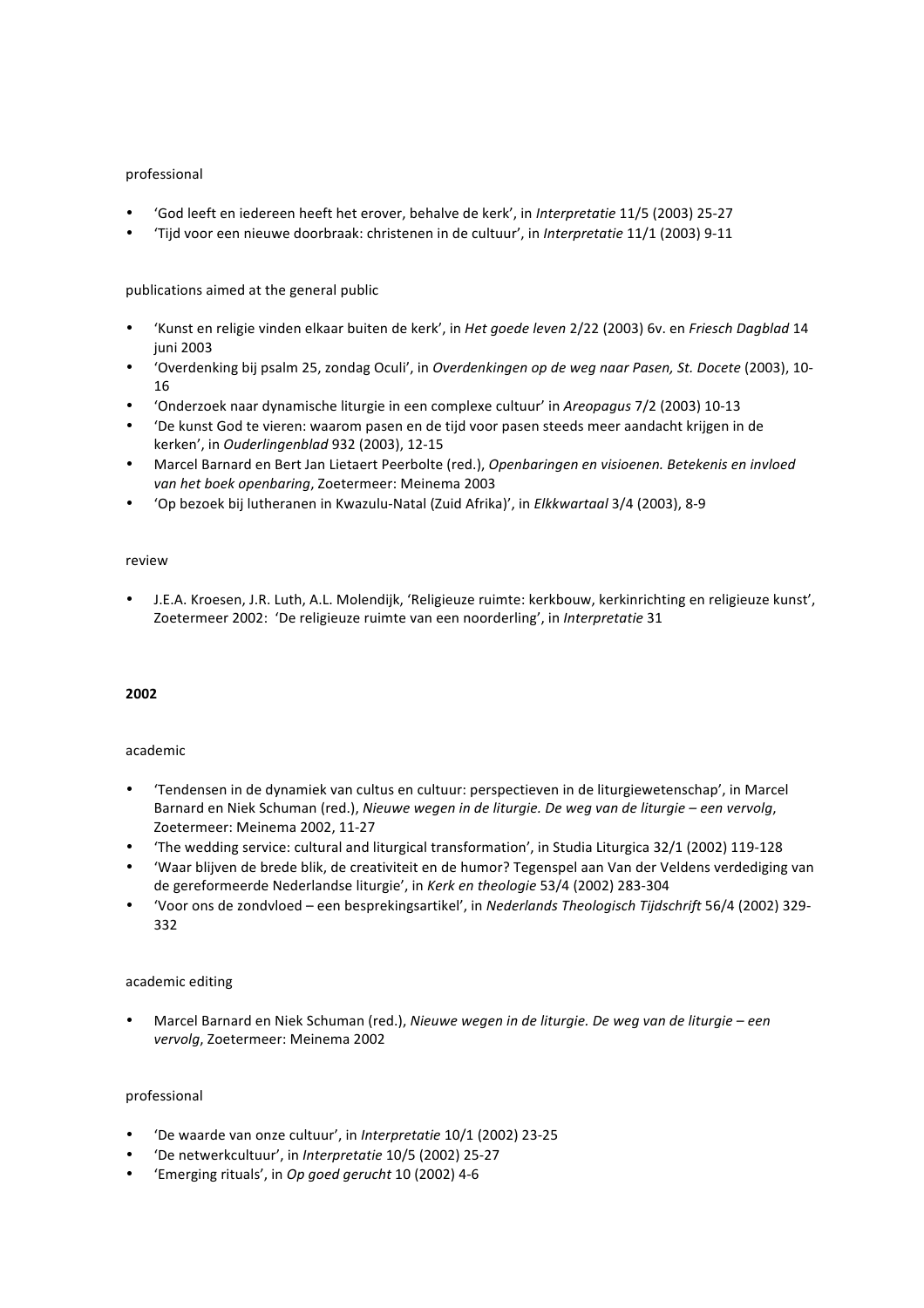- 'Liturgie rond Pim en rond Jezus', in *Woord en Dienst* 51/15 (2002) 4-5
- 'Week XVI na Trinitatis' en 'Week XVII na Trinitatis', in *Dagboek. Evangelisch-luthers dagboek 2002-2000*, 154-159
- 'Nieuwe engel', in *Elkkwartaal* 2/4 (2002) 4-5

publications aimed at the general public (internet)

Marcel Barnard, Hans Uytenbogaardt en Dorette van Houten, 'Liturgiesuggesties 4 en 5 mei', www4en5mei.nl

#### **2001**

#### academic

- Marcel Barnard en Paul Post, 'Inleiding', in Marcel Barnard en Paul Post (red.), Ritueel bestek. *Antropologische kernwoorden van de liturgie*, Zoetermeer: Meinema 2001, 9-16
- 'Dynamiek van cultus en cultuur', in *idem*, 47-55
- 'Een kerkdienst in een museum', in *idem*, 56-62
- 'Beeld en ritueel', in *idem*, 115-122
- 'De nationale herdenking en nationale viering bevrijding op 4 en 5 mei', in *idem*, 187-193
- 'Zon, licht, vuur, kleur: ambivalente begrippen', in *idem*, 241-250
- 'Yves Klein: blauwe monochromen, antropometrieën en vuurbeelden', in *idem*, 251-258
- 'Engelen van Paul Klee en Moniek Toebosch', in *idem*, 268-274
- 'Liturgiek in mokum: capita selecta uit de systematische liturgiewetenschap aan de universiteit van Amsterdam', in *idem*, 85-98
- 'C.W.Mönnich (1915-1994) – een artistiek luthers theoloog: dimensies en perspectieven van een op de cultuur betroken theologie. Presentatie van een onderzoeksproject, toegespitst op pelgrimage (1953) en antiliturgica (1966), in *Jaarboek voor Liturgieonderzoek* 17 (2001) 7-24
- Mirjam Sterk en Marcel Barnard, 'Kerk binnen de muren: liturgie in justitiële instellingen, geïllustreerd aan acht paasdiensten', in Jaarboek voor Liturgieonderzoek 17 (2001) 271-294
- Marcel Barnard en C.J.A. Vos, "n Besinning oor die liturgie: teorievorming, ondersoek en praktykvorming', in *Praktiese teologie in Suid-Afrika* 16/2 (2001) 17-31
- 'Prinses Diana als postmoderne heilige en een kerkdienst in een museum: tendensen in de dynamiek van cultus en cultuur vanuit een West-Europees perspectief', in *Verbum et Ecclesia* 22/2 (2001) 209-230
- 'Jezus in de moderne kunst: houd mij niet vast', in M Bouwens, J. Geel en F. Maas (red.), *Jezus, een*  eigentijds verhaal (= feestbundel E. Schillebeeckx 85 jaar), Zoetermeer: Meinema 2001, 27-45
- 'Secular feast and christian feast in Schleiermacher's practical theology and aesthetics: a theoretical contribution to the study of liturgy and the arts', in P. Post, G. Rouwhorst, L. van Tongeren en A. Scheer (red.), *Christian feast and festival*, (= Liturgia Condenda 12) Leuven: Peeters 2001, 185-203
- 'Mijzelf in blindlezen bekwamen: visio Dei en de praxis van de gemeente bij Ernst Beker', in Kerk en *theologie* 52/2 (2001) 158-170
- 'Lectionaria en liturgische transformatie: een culturele analyse van een cultische verandering', in J. Boendermaker, K. Deurloo e.a. (red.), *Liturgisch centrum. Taal in Schrift en eredienst. Opstellen voor Dirk Monshouwer*, Hilversum: NZV 2001, 94-107

academic editing

Marcel Barnard en Paul Post (red.), Ritueel bestek. Antropologische kernwoorden van de liturgie, Zoetermeer: Meinema 2001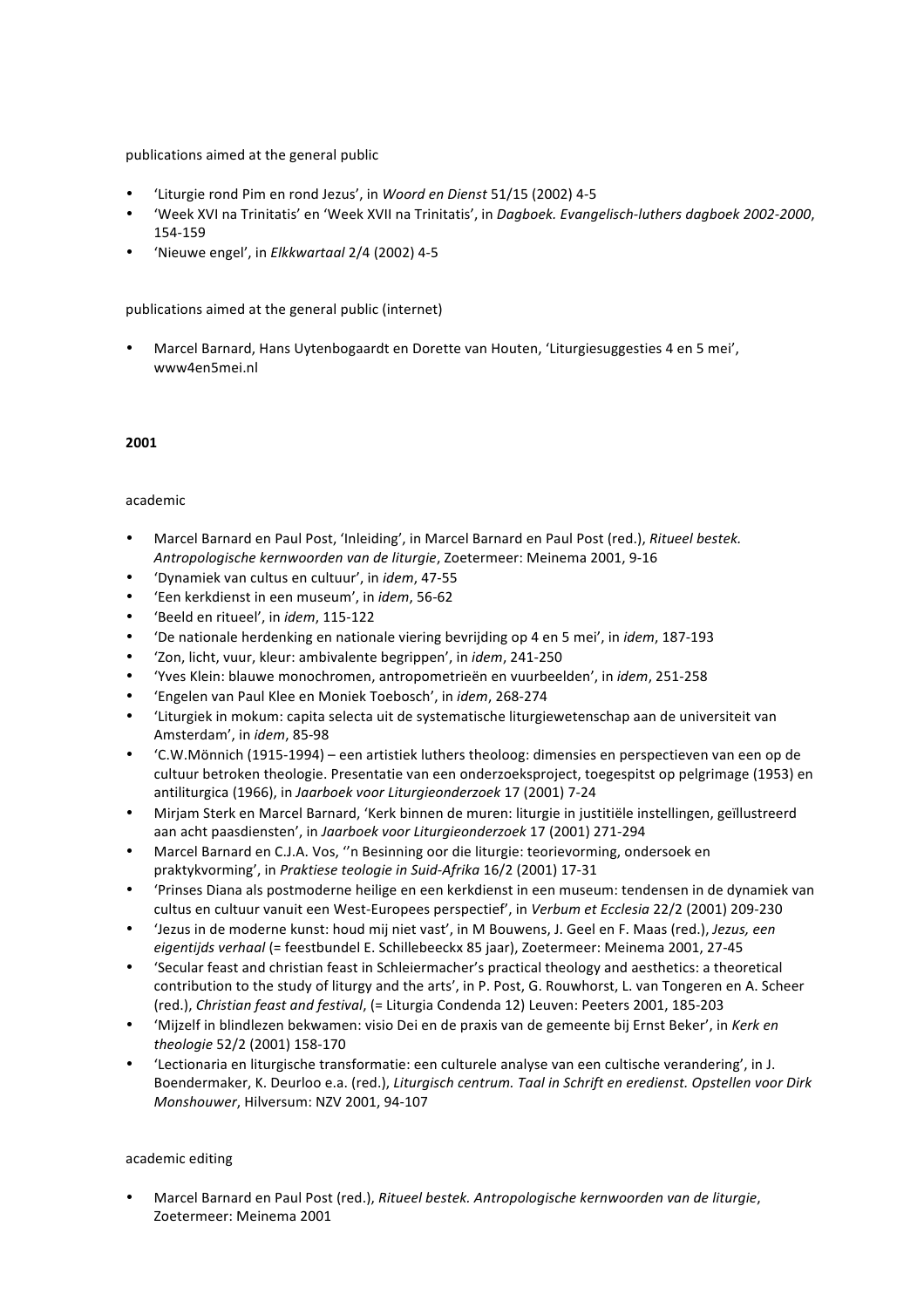• Marcel Barnard, Alle Hoekema, Hanneke Meulink - Korf (red.), Theologie in mokum. Kerkelijke *godgeleerdheid aan de Universiteit van Amsterdam*, Zoetermeer: Meinema 2001

#### professional

- 'Willem Gerard Overbosch (1919-2001). In memoriam', in *Jaarboek voor Liturgieonderzoek* 17 (2001), 25- 30
- 'Verzoening in Zuid Afrika en in de eerste Petrusbrief; Antjie Krog', in *Interpretatie* 9/5 (2001) 20-22

#### publications aimed at the general public

• 'Kunst als liturgische uitdaging. Museum Boymans van Beuningen: een liturgische vindplaats', in *Inzet*. *Voor wie werkt aan liturgie* 5 (2001)130-136

publications aimed at the general public (internet)

'Penny-wise and pound-foolish. Bidden bij koerswinsten en beursverliezen. Over geld en liturgie', op: www.sowkerken.nl > experimentendag > barnard

#### **2000**

#### academic

• Liturgiek als wetenschap van christelijke riten en symbolen, (= oratie Universiteit van Amsterdam), Amsterdam 2000

#### professional

- 'Inleiding tijdens de conferentie', in OJEC, *Het beklag G'ds. Teksten van de op 6 maart gehouden conferentie etc.*, (= OJEC Debatten en lezingen nr. 4)
- 'Er loopt geen rechte lijn van de synagoge naar de kerk', in D. de Zeeuw en R. Kouwijzer (red.), *Liturgie. Stelt het iets voor?* (= Radix; Leren en vieren met een Amsterdams accent, deel 2), Amsterdam: Eburon 2000, 35-38

publications aimed at the general public

• 'Religieuze kunst heeft kerk niet meer nodig', in *Friesch Dagblad*, 5 februari 2000, 29

#### **1999**

#### academic

'Rol en rite: over liturgisch voorgaan', in Praktische Theologie 26/2 (1999), 148-170

review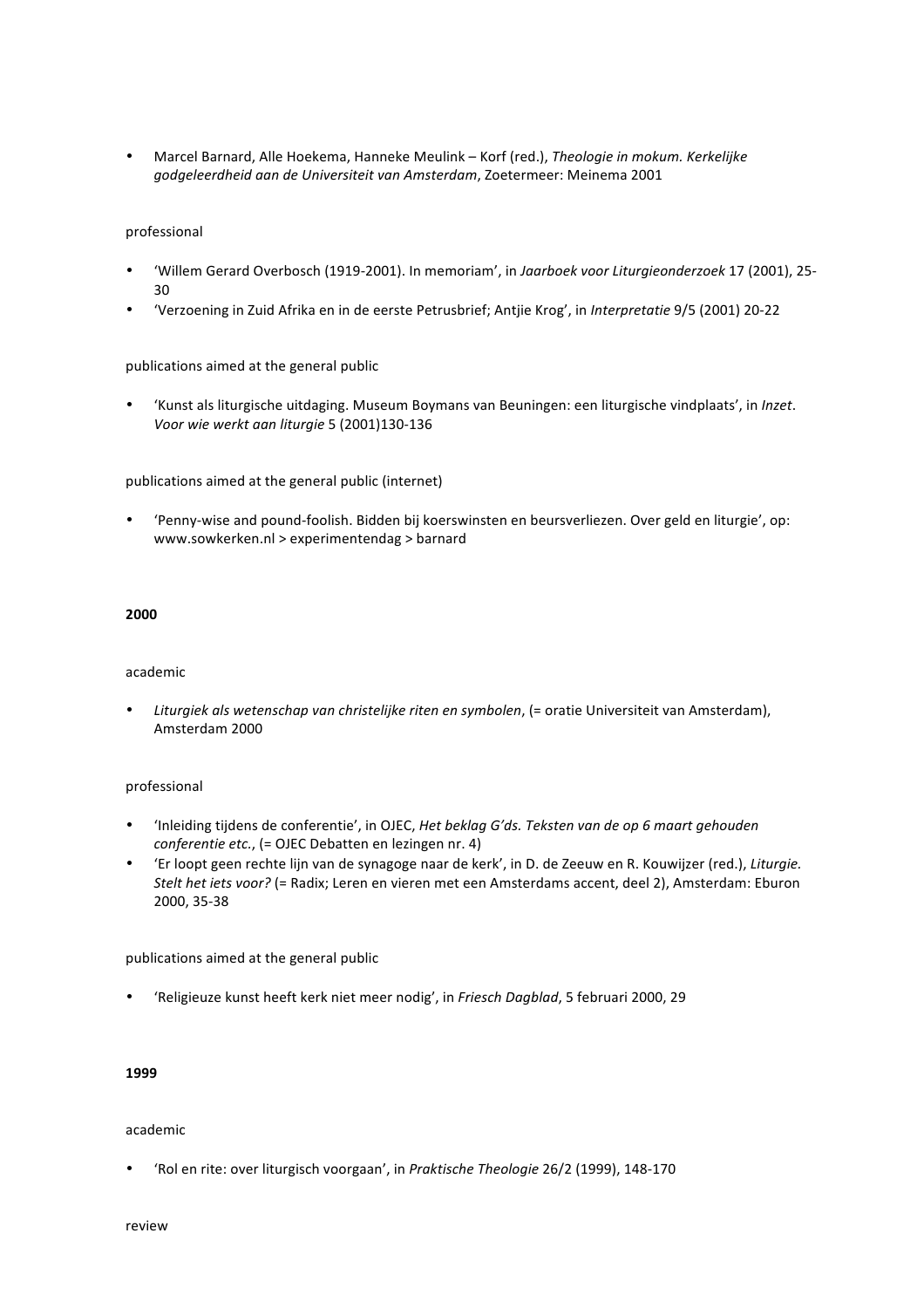- Frans Vromen o.s.b., 'De perkamentrol van Ravenna: ons ghenaket die avontstar'(= Liturgie in perspectief 8), Baarn/Heeswijk-Dinther 1997: in *Nederlands Theologisch Tijdschrift* 53 (1999) 2, 161
- Paul Post en Willem Marie Speelman, 'De madonna van de Bijenkorf: bewegingen op de rituele markt' (= Liturgie in perspectief 9), Baarn / Heeswijk-Dinther 1997: in *Nederlands Theologisch Tijdschrift* 53/2(1999), 161-162
- Inken Mädler, 'Kirche und bildende kunst der moderne: Ein an F.D.E. Schleiermacher orientierter beitrag zur theologischen urteilsbilding', Siebeck 1997: in *Kerk en Theologie* 50/4 (1999), 353-355

# **1998**

#### academic

- 'Liturgiewetenschap als discipline', in P.Oskamp en N.Schuman (red.), *De weg van de liturgie. Tradities*, *achtergronden, praktijk*, Zoetermeer: Meinema 1998, 90-98
- 'De heilige schrift', in *idem*, 195-209
- 'Prediking', in *idem*, 210-216
- 'Doop en belijdenis', in *idem*, 281-302
- 'Beperkte vrijheid: Lucas Cranachs houtsneden bij de apokalyps in Luthers "Septembertestament" (1522)', in K. Zwanepol en M.L. van Wijngaarden, *Bevrijding en vrijheid. Liber Amicorum*, S.E. Hof, Woerden: Stichting Lutherse Uitgeverij en Boekhandel 1998, 20-32

#### academic editing

P. Oskamp en N. Schuman (red.), M. Barnard, F.G. Immink, J.H. van der Laan, Th.M. van Leeuwen, D. Monshouwer, P. Oskamp, N.A. Schuman, J.H. Uytenbogaardt (red.), *De weg van de liturgie. Tradities, achtergronden, praktijk*, Zoetermeer: Meinema 1998

# professional

- 'Dit is het einde niet: profetie met het oog op het jaar 2000', in M.Barnard en A. van der Werff (red.), *Dit is* het einde niet. Profetie met het oog op het jaar 2000 (= Onderbreking: Reeks van de Prof. dr G. van der Leeuw-Stichting, dl. 2), Kampen: Kok 1998, 9-12
- 'Een bijbelvertaling waar muziek in zit? gedachten over de nieuwe bijbelvertaling', in *Eredienstvaardig* 14 (1998) 3, 78-80
- 'Albrecht Dürer en de openbaring van johannes', in *Werkgroep Kerk en Prediking*, Postille 1998-1999, Zoetermeer: Boekencentrum 1998, 181-182
- 'Zondag 31 oktober: openbaring 6:17', in *idem*, 182-187
- 'Zondag 7 november: openbaring 10:10v.', in *idem*, 187-191
- 'Zondag 14 november: openbaring 17:1v.', in *idem*, 191-193
- 'Zondag 21 november: openbaring 21:5a en 22:6', in *idem*, 193-197

# editing professional publication

M. Barnard en A. van der Werff (red.), *Dit is het einde niet: profetie met het oog op het jaar 2000* (= Onderbreking: Reeks van de Prof. dr G. van der Leeuw-Stichting, dl. 2), Kampen: Kok 1998

publications aimed at the general public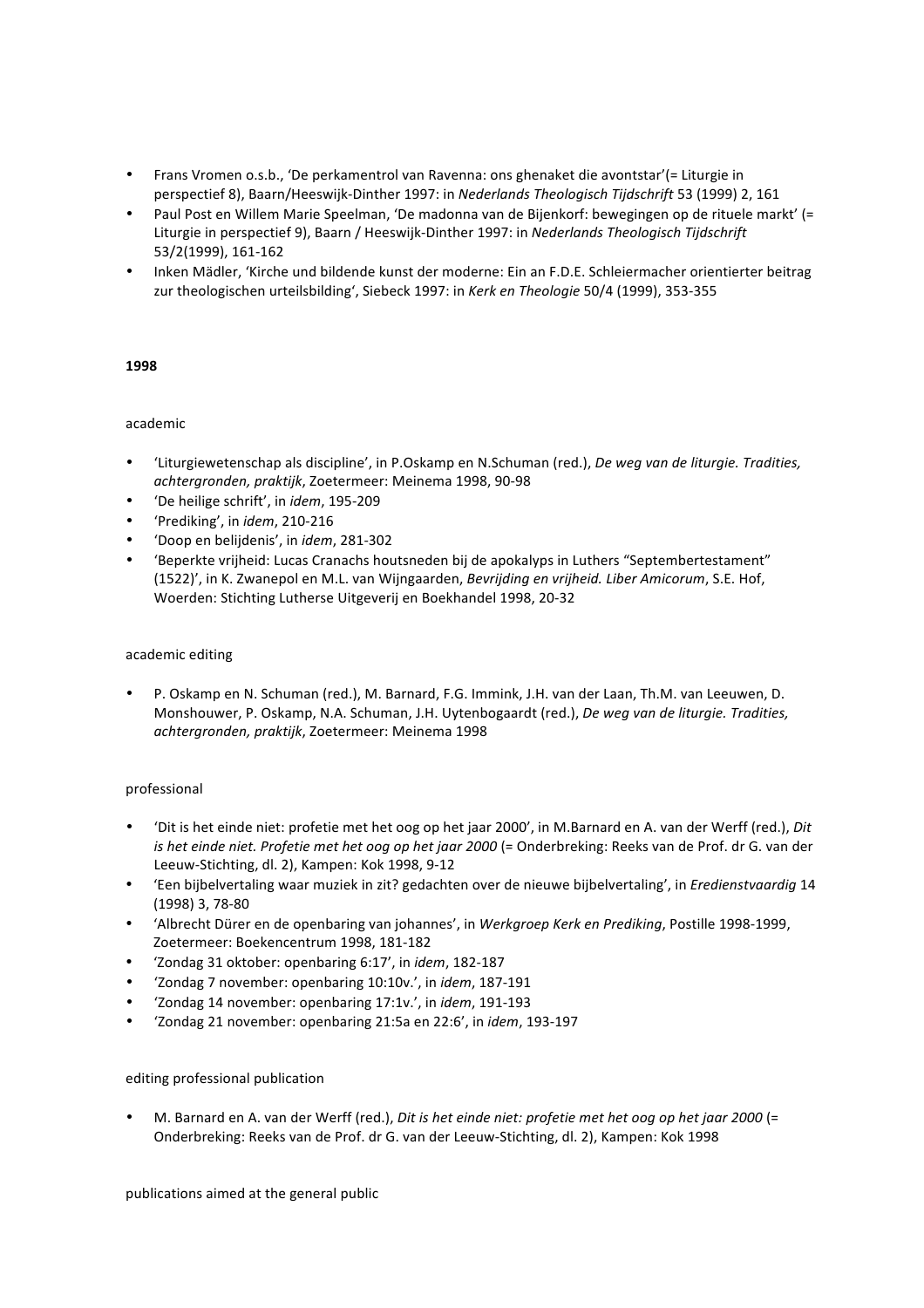- 'Wat het oog heeft gezien', in Open Deur, juni 1998, 8v.
- 'Verzachtende omstandigheden (I)', in *Interpretatie*, 6/5 (1998), 2
- "Verzachtende omstandigheden (II)" in *Interpretatie*, 6/6 (1998), 20
- "Verzachtende omstandigheden (III)" in *Interpretatie*, 6/7 (1998), 26
- "Het eigene van de sabbat en van de zondag" in *Woord en Dienst*, 47/14 (1998), 10v.
- 'In de leerschool van de verbeelding', in J. Gerbscheid, N. Gille e.a. (red.), *Het antwoord dat verandert: Bundel opstellen aangeboden aan ds. Hans Hoekert ter gelegenheid van zijn emeritaat*, Amsterdam: Raad van Kerken 1998, 54-64
- M. Barnard en G. van de Kamp, *Zegening van kinderen* (= Werkboekjes voor de Eredienst, nr.17), Zoetermeer: Boekencentrum 1998
- 'Doopsgezind dienstboek De gemeente komt samen: rijk in eenvoud', in *Algemeen Doopsgezind Weekblad*, 53/51-52 (1998), 8v.

# other

- M. Barnard, H.G. Haandrikman, K. Joosse, J.H. Uytenbogaardt, G. Warnink ([red.), "Het dagelijks gebed getijden en huisdiensten", afl. 5 van "Proeven voor de eredienst", in Samenwerkingsorgaan voor de eredienst, Dienstboek, een proeve: schrift, maaltijd, gebed, Zoetermeer: Boekencentrum 1998, 951-1185 [redactievermelding zie p. 1276)]
- 'Uitgangspunten en toelichting: het dagelijks gebed: getijden en huisdiensten' in M. Barnard, H.G. Haandrikman, K. Joosse, J.H. Uytenbogaardt, G. Warnink (red.), 'Het dagelijks gebed getijden en huisdiensten', afl. 5 van "Proeven voor de eredienst", in Samenwerkingsorgaan voor de eredienst, *Dienstboek, een proeve: schrift, maaltijd, gebed*, Zoetermeer: Boekencentrum 1998 , 1151-1185 [auteursvermelding zie p. 1275]

#### **1997**

# academic

- Wat het oog heeft gezien: verbeelding als sleutel van het credo, Zoetermeer: Meinema 1997
- 'Kunst die niet niets voorstelt', in K.Deurloo en A.Hoekema (red.), *Van masker tot aangezicht*, Baarn: Ten Have 1997, 95-109

#### professional

M. Barnard, 'Humaniteit genereert zichzelf niet: woord vooraf bij wijze van evaluatie van het opdrachtgeverschap van de Van der Leeuw- Stichting', in *Kunstopdrachten* (= Onderbreking. Reeks van de Prof. dr G. van der Leeuw-Stichting, dl. 1), Kampen: Kok 1997, 9-15

# editing professional publication

M.Barnard en A. van der Werff (red.), *Kunstopdrachten* (=Onderbreking: Reeks van de Prof. dr G. van der Leeuw-Stichting, dl. 1), Kampen: Kok 1997

**1996**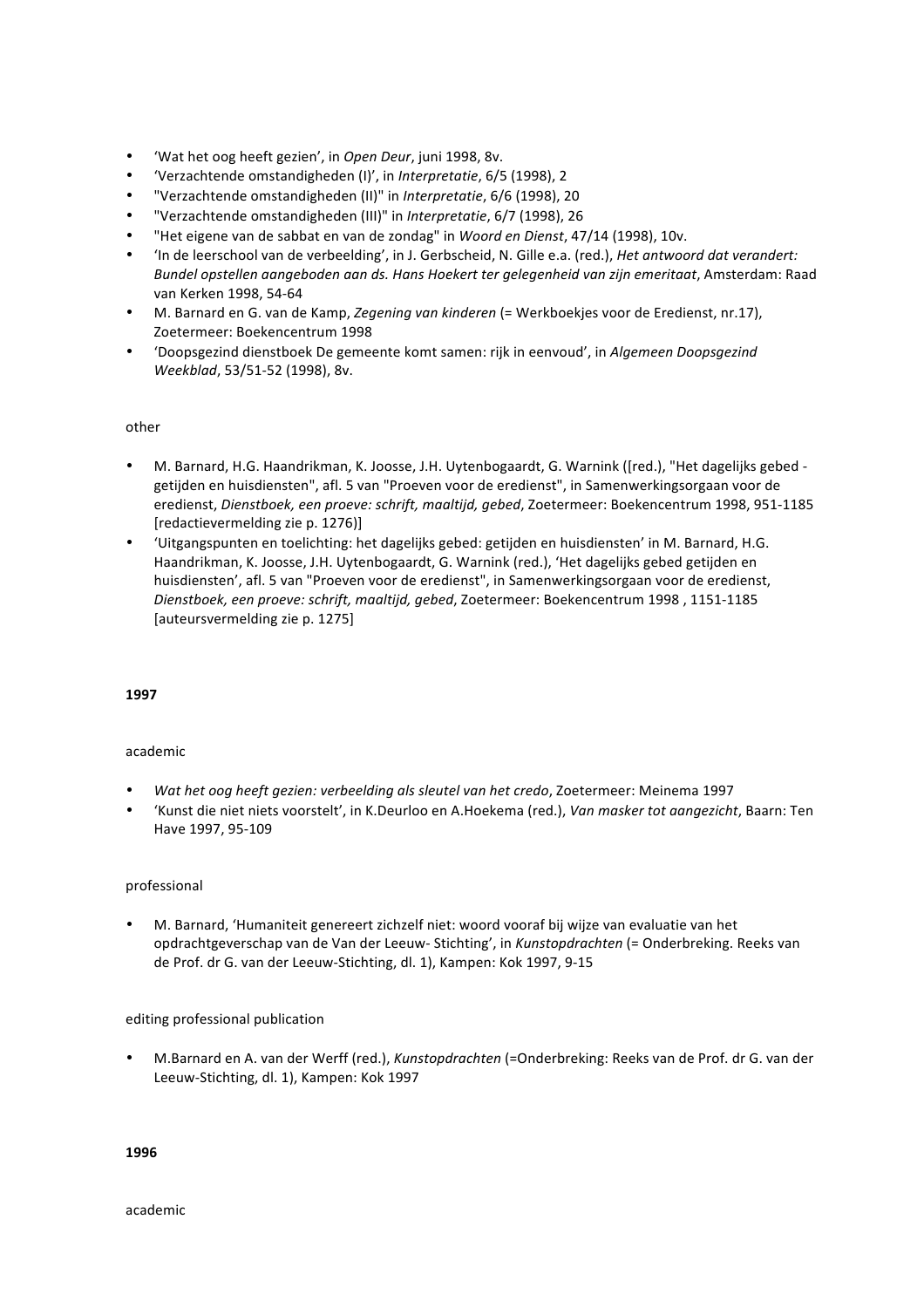- 'Forma Lucis: een gereformeerde theologie van de kleur', in *Nederlands Theologisch Tijdschrift*, 50 (2), 135-151
- 'Twee luide stemmen in mijn eigen gemoed: Allard Pierson in zijn studententijd', in *Documentatieblad* voor de Nederlandse Kerkgeschiedenis na 1800, 19/45, 4-15

- 'Hoe leest gij?', in *HN-Magazine*, 52/6 (1996), 21
- 'Het hoe en dat van de opstanding', in *HN-Magazine*, 52/12 (1996), 19
- 'Pinksteren: het oude verhaal', in *HN-Magazine*, 52/21 ((1996), 22
- 'De Jordaan als grensrivier', in HN-Magazine, 52/28 (1996), 18

#### **1995**

#### academic

'Tussen willekeur en systeemdwang: een theologische reflectie op het gebruik van leesroosters in verband met de preek', in Praktische Theologie, 1995/4, 30-46

#### professional

- 'Forma Verbi: Liturgische stellingen ten dienste van een nieuwe bijbelvertaling' in *Eredienstvaardig*, 10/4 (1995), 142-148
- 'Het kerkelijk rooster 'Context', een kritische bijdrage vanuit het perspectief van liturgie en eredienst', in *Context 1995 - 1998*, Amsterdam, s. a., 10-16 [het artikel, oorspronkelijk een inleiding uitgesproken op een studiedag van de NZV in maart 1993, is verminkt en onvolledig afgedrukt]
- 'Vloeken leer je in de kerk', in Woord op wieken: een bundel artikelen en liederen ter gelegenheid van de 75e verjaardag van Willem Vogel, Amsterdam: Stichting cantoraat Oude Kerk 1995, 43-45

publications aimed at the general public

- 'Jezus en het klassieke debat', in *HN-Magazine*, 51/5 (1995) 24
- 'Kinderzegening verdient zorgvuldige afweging', in *Kerkinformatie* 13 (1995) 17
- 'Tamme hazen', in *HN-Magazine*, 51/13 (1995) 31
- 'Vegetarische kolokwintenpot', in *HN-Magazine*, 51/26 (1995) 14
- 'Ohola en Oholiba', in *HN-Magazine*, 51/41 (1995) 25
- 'Wat kan de blinde staatszucht brouwen?', in Open Deur, 19/12 (1995) 5-7

#### **1994**

publications aimed at the general public

• 'Massaverdriet met hysterische trekken', in *HN-Magazine*, 50/43 (1994) 29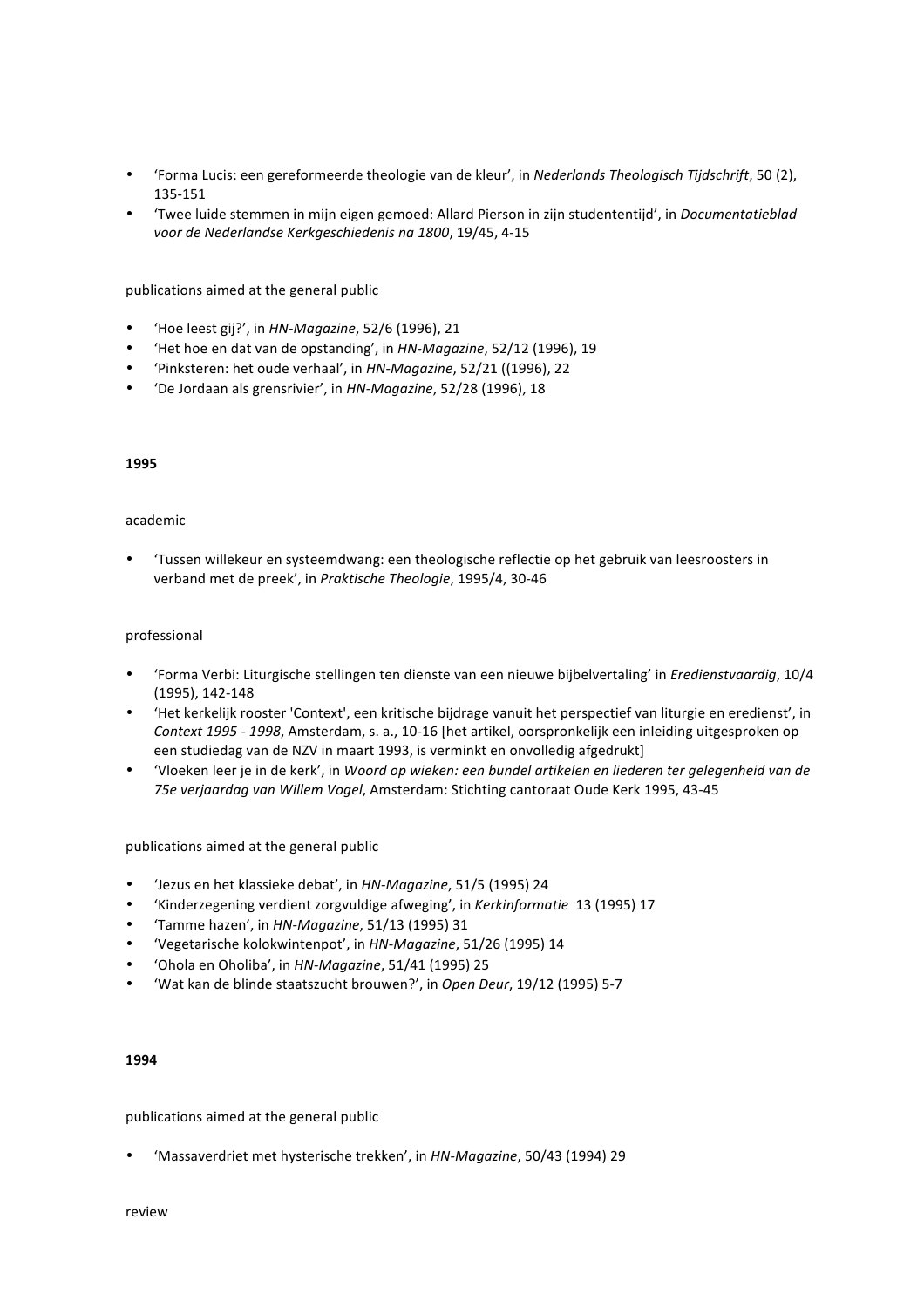- B. Siertsema, 'Aartsmoeders': in *Interpretatie*, 2/6 (1994), 30-31
- 'De verlegenheid voorbij: spiritualiteit redt studentengemeente': in *Woord en Dienst*, 43/18 (1994), 357- 358

#### **1993**

#### academic

• 'Dopen is pasen vieren', in *Eredienstvaardig*, 8/5 (1993) 228-233

#### professional

• 'Het koorschot te Wemeldinge' in *Interpretatie*, 1/4 (1993) 2

#### publications aimed at the general public

- 'Jongleren met de schriften', in *Woord en dienst*, 42/1 (1993) 17
- 'Protestantisme moet ruimte geven aan verbeelding', in *NRC Handelsblad*, 13 februari 1993, 8 (p, < 1 pag)
- 'Kunst en reformatorische theologie', in *RO Orgaan der reünisten-organisatie van de SSR* 3 (1993) 21-29
- 'Werving vrijwilligers en kerkenraadsleden', in *Woord en Dienst*, 42/18 (1993) 383-384 (met een rectificatie in het daarop volgende nummer)

#### other

• Samenwerkingsorgaan voor de Eredienst [werkgroep M. Barnard (vz.), G.G. van de Kamp, W.G. Overbosch, B. Smilde, J.H. Uytenbogaardt], *Doop en belijdenis. Proeven voor de eredienst*, aflevering 3, Zoetermeer: Boekencentrum 1993

#### review

- H. Blankesteijn, 'Het spel en de regels en W.R.van der Zee: van alle tijden en plaatsen': in *Interpretatie*, 1/2 (1993), 30
- Bakker (red.), 'Aan de hand van Matteüs': in *Woord en Dienst*, 42/11 (1993) 244

#### **1992**

#### academic

'Allard Pierson (1831-1896): Schoonheid is de blos van 't Ware', in J.C.H. Blom, P.H.D. Leupen, P. de Rooy, T.J. Veen en L. Kooymans (red.), 'n Brandpunt van geleerdheid in de hoofdstad, Amsterdam: Verloren 1992, 247-266

professional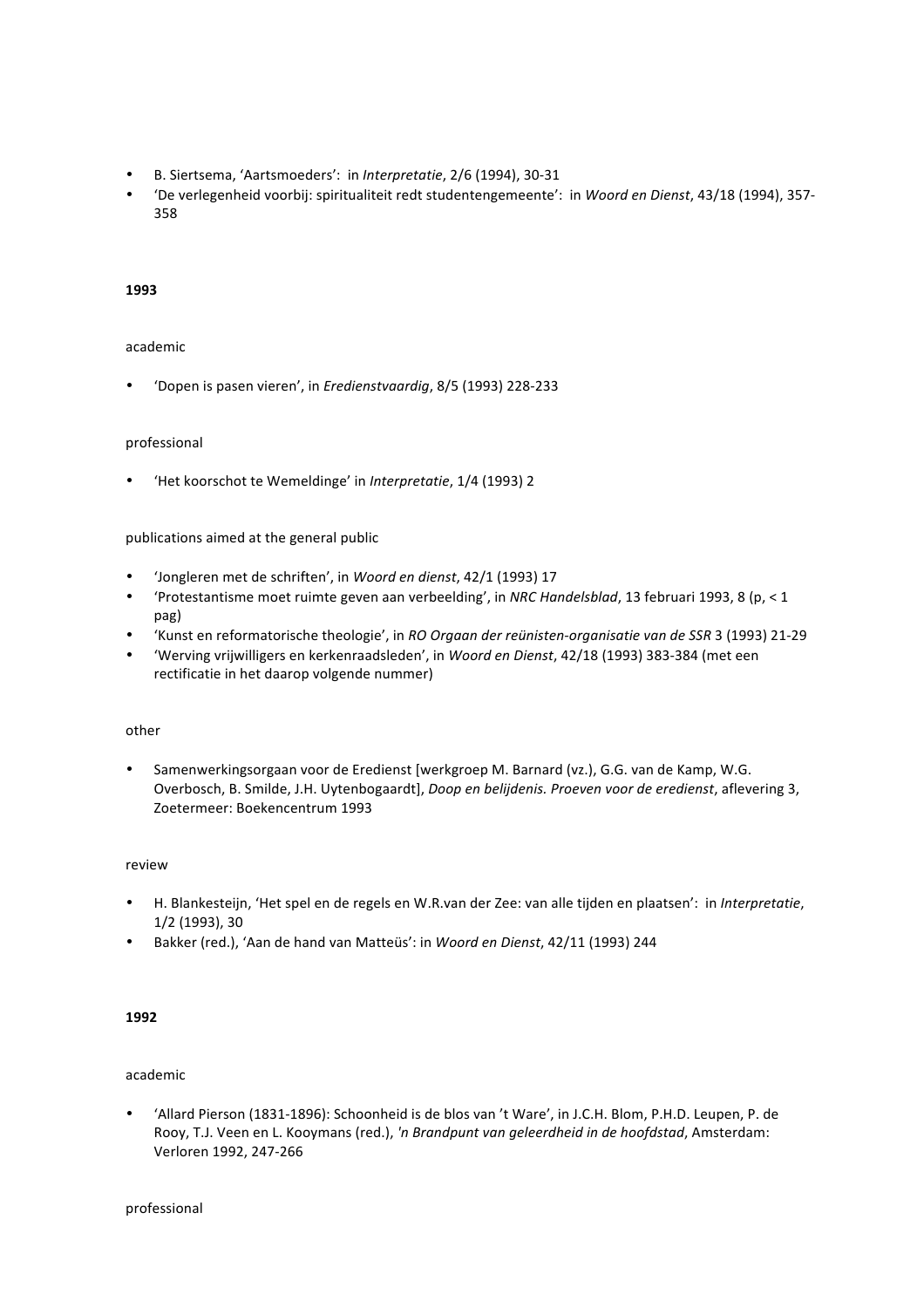• 'Een diffuus licht - de thomaskerk, de apostel Thomas en de thomasgemeente', in *30 Jaar thomaskerk*, Zeist 1992, 15-21 [ISBN 90-900- 5712-9]

publications aimed at the general public

- 'Ordelijk lezen', in *Woord en dienst*, 41/21 (1992) 427-428
- 'Ordelijk lezen (2)' in *Woord en dienst*, 41/22 (1992) 457-458

#### **1988**

#### academic

• 'Een loflied met een benepen stemmetje: over de relevantie van Allard Pierson (1831-1896) voor onze dagen', in Prof.dr.G.van der Leeuw-Stichting, Mededelingen, aflevering 63 (s.a.), 5666-5674

#### **1987**

#### academic

• Een weemoedige tint - agnosticisme en estheticisme bij Allard Pierson (1831-1896), dissertation Universiteit van Amsterdam/Meppel: Krips Repro 1987

#### **1986**

publications aimed at the general public

'Jozua 20: de vrij-, toevluchts- of asielsteden' in *Dag van pijn, dag van hoop!*, Comité 4 en 5 mei- viering van de Amsterdamse Kerken, 1986, 12-16

#### **1985**

#### professional

- 'Mr. C.W.Opzoomer (1821-1892). I. Zegepraal der wijsbegeerte', in *In de Waagschaal*, 24/2 (1985) 41-44
- 'Mr.C.W.Opzoomer (1821-1892). II. Ervaring: waarom is het zoo? het is zoo', in *In de Waagschaal*, 24/3 (1985) 90-92
- 'Mr. C.W.Opzoomer (1821-1892). III. De godsdienst', in In de Waagschaal, 24/4 (1985) 119-121
- 'Mr. C.W.Opzoomer (1821-1892). IV. Een poëtische wereldbeschouwing', in *In de Waagschaal*, 24/6 (1985) 182-185